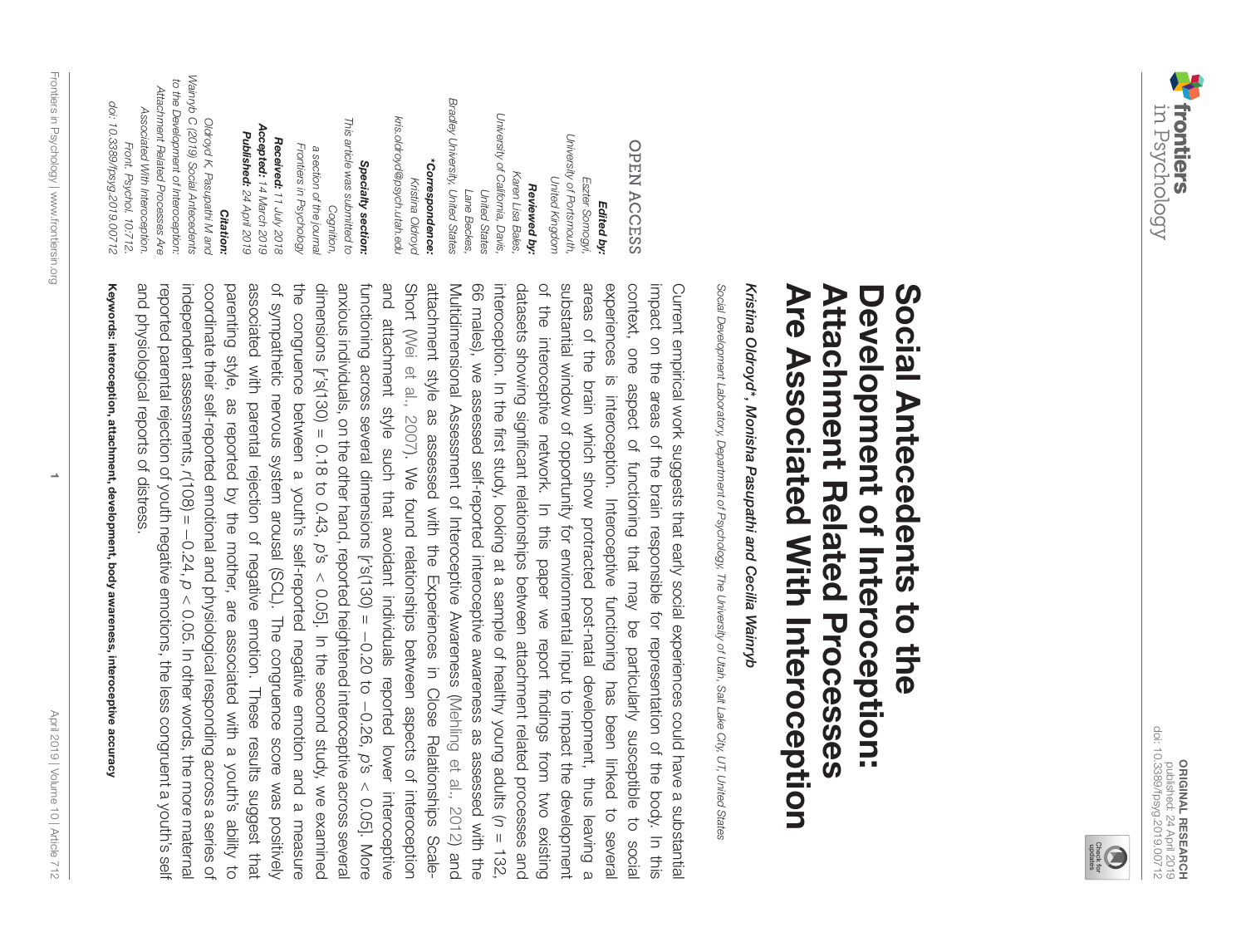# INTRODUCTION

# The Development of Interoceptive Functioning

Interoception refers to an individual's ability to detect and track internal bodily cues [\(Garfinkel et al.,](#page-10-0) [2015\)](#page-10-0) and has been demonstrated to have important implications for psychological and physical health [\(Craig,](#page-10-1) [2004;](#page-10-1) [Pollatos and Schandry,](#page-11-1) [2008;](#page-11-1) [Paulus et al.,](#page-11-2) [2009;](#page-11-2) [Füstös et al.,](#page-10-2) [2012;](#page-10-2) [Herbert and Pollatos,](#page-11-3) [2014;](#page-11-3) [Stern,](#page-11-4) [2014\)](#page-11-4). While the literature is steadily revealing some of the biological underpinnings of interoception [\(Craig,](#page-10-1) [2004;](#page-10-1) [Li et al.,](#page-11-5) [2016\)](#page-11-5), the social antecedents to interoception have been largely ignored. In this paper we propose that the development of interoception may be influenced by attachment related processes.

# A Brief Overview of Attachment Theory and the Importance of Attachment Related Processes

[Bowlby](#page-10-3) [\(1982\)](#page-10-3) posited that human infants develop attachment bonds with their caregivers. These bonds are characterized by specific patterns of cognition and behavior in children that influence a range of functioning from emotion regulation to how they experience their close relationships [\(Fraley and Roisman,](#page-10-4) [2018\)](#page-10-4). When a child feels loved, secure and confident in their relationship with their caregiver, they will use the caregiver as a "secure base" from which to explore their environment [\(Ainsworth et al.,](#page-10-5) [2015\)](#page-10-5). These children can manage anxiety with some degree of trust and are able to use others to help resolve unpredictable, threatening, or novel life events [\(Bowlby,](#page-10-6) [1973;](#page-10-6) [Bretherton,](#page-10-7) [1985;](#page-10-7) [Ainsworth et al.,](#page-10-5) [2015\)](#page-10-5). An infant is most likely to develop a secure attachment when a parent consistently provides sensitive and attentive caregiving [\(Bowlby,](#page-10-6) [1973;](#page-10-6) [Bretherton,](#page-10-7) [1985;](#page-10-7) [Ainsworth et al.,](#page-10-5) [2015\)](#page-10-5).

When a parent avoids responding to the child's immediate needs, makes them wait for relief and comfort, or responds frighteningly or inconsistently to their needs, children may develop an avoidant attachment [\(Ainsworth et al.,](#page-10-5) [2015\)](#page-10-5). Individuals with an avoidant attachment feel the need to be self-reliant, and emotionally strong, as others are perceived as only conditionally available [\(Hazan and Shaver,](#page-10-8) [1987\)](#page-10-8). They tend to be rather isolated and place tremendous value on being independent. Avoidant individuals become enraged or highly anxious when forced to rely on others for help [\(Main et al.,](#page-11-6) [1985;](#page-11-6) [Dozier and Kobak,](#page-10-9) [1992\)](#page-10-9).

An anxious attachment style often develops from the belief that the parent is available, but only conditionally, and that the parent is likely to withdraw that comfort and support if the child no longer meets certain standards – such as being well behaved or co-operative [\(Ainsworth et al.,](#page-10-5) [2015\)](#page-10-5). Individuals with an anxious attachment style tend to be overly clingy and become excessively upset when separated from their mothers or significant others [\(Hazan and Shaver,](#page-10-8) [1987\)](#page-10-8).

While Bowlby was primarily focused on understanding the nature of infant-caregiver relationships, a plethora of research demonstrates that attachment characterizes human experience "from the cradle to the grave" [\(Bowlby,](#page-10-10) [1979,](#page-10-10) p. 129)

(see [Fraley and Roisman,](#page-10-4) [2018](#page-10-4) for a review). From this perspective, attachment style affects more than just interpersonal functioning in infancy; it has enduring implications throughout the lifespan on emotion regulation, parenting practices, and health-related behaviors [\(Feeney and Collins,](#page-10-11) [2001;](#page-10-11) [Waters and](#page-12-1) [Waters,](#page-12-1) [2006;](#page-12-1) [Raby et al.,](#page-11-7) [2017\)](#page-11-7). The present paper expands on these findings and introduces the idea that attachment related processes may have implications for the development of interoceptive functioning as well.

# Attachment Related Processes Influence a Person's Physiological Response Patterns

While neuroanatomy provides the hardware necessary for interoception, the strength of the signal produced by the body is also important. In some individuals, there may be a stronger/weaker interoceptive signal available to detect. The strength of the interoceptive signal produced and the ease with which this signal is transmitted from sensory modalities to the interoceptive centers of the brain may depend upon HPA axis functioning. A large body of extant work links HPA axis functioning attachment related processes.

# Attachment and HPA Axis Functioning

Strong evidence exists that individual differences in attachment are characterized by differential HPA reactivity to stress [\(Allen](#page-10-12) [and Miga,](#page-10-12) [2010;](#page-10-12) [Diamond and Fagundes,](#page-10-13) [2010\)](#page-10-13). In general, individuals with anxious and avoidant attachment styles exhibit dysregulated HPA axis activity in response to stress across the lifespan [\(Bush et al.,](#page-10-14) [2011;](#page-10-14) [Hill et al.,](#page-11-8) [2011;](#page-11-8) [Browne and](#page-10-15) [Jenkins,](#page-10-15) [2012;](#page-10-15) [Hackman et al.,](#page-10-16) [2012;](#page-10-16) [Lovallo,](#page-11-9) [2013;](#page-11-9) [Palmer](#page-11-10) [et al.,](#page-11-10) [2013\)](#page-11-10). Given that stress and interoceptive functioning utilize the same anatomical pathways to facilitate communication between the brain and the body, attachment related processes that affect the stress response system (the descending brainbody connection) could also affect the interoceptive system (the ascending brain-body connection) [\(Seth,](#page-11-11) [2013\)](#page-11-11). We believe that dysregulation of the HPA axis could affect interoception in two ways: by affecting the strength of the interoceptive signal and/or by affecting the processing of the interoceptive signal.

One example of an interoceptive signal that changes with HPA axis functioning is the stroke volume of the heart, defined as the amount of blood pumped by the heart in one contraction [\(Schächinger et al.,](#page-11-12) [2001\)](#page-11-12). The activation of the HPA axis results in the release of several hormones, including epinephrine. Epinephrine causes increased contractibility of the heart muscle, increased heart rate and increased depolarization of the heart, all of which lead to an increase of stroke volume (SV). Increased stroke volume has been empirically associated with increased interoceptive accuracy [\(Schandry et al.,](#page-11-13) [1993\)](#page-11-13) such that the more blood the heart pumps per beat, the better people are at estimating the number of times their heart beats during a timed trial. Thus, increased SV is thought to function as a "stronger" interoceptive signal. A chronically increased sympathetic outflow has been suggested to be one variable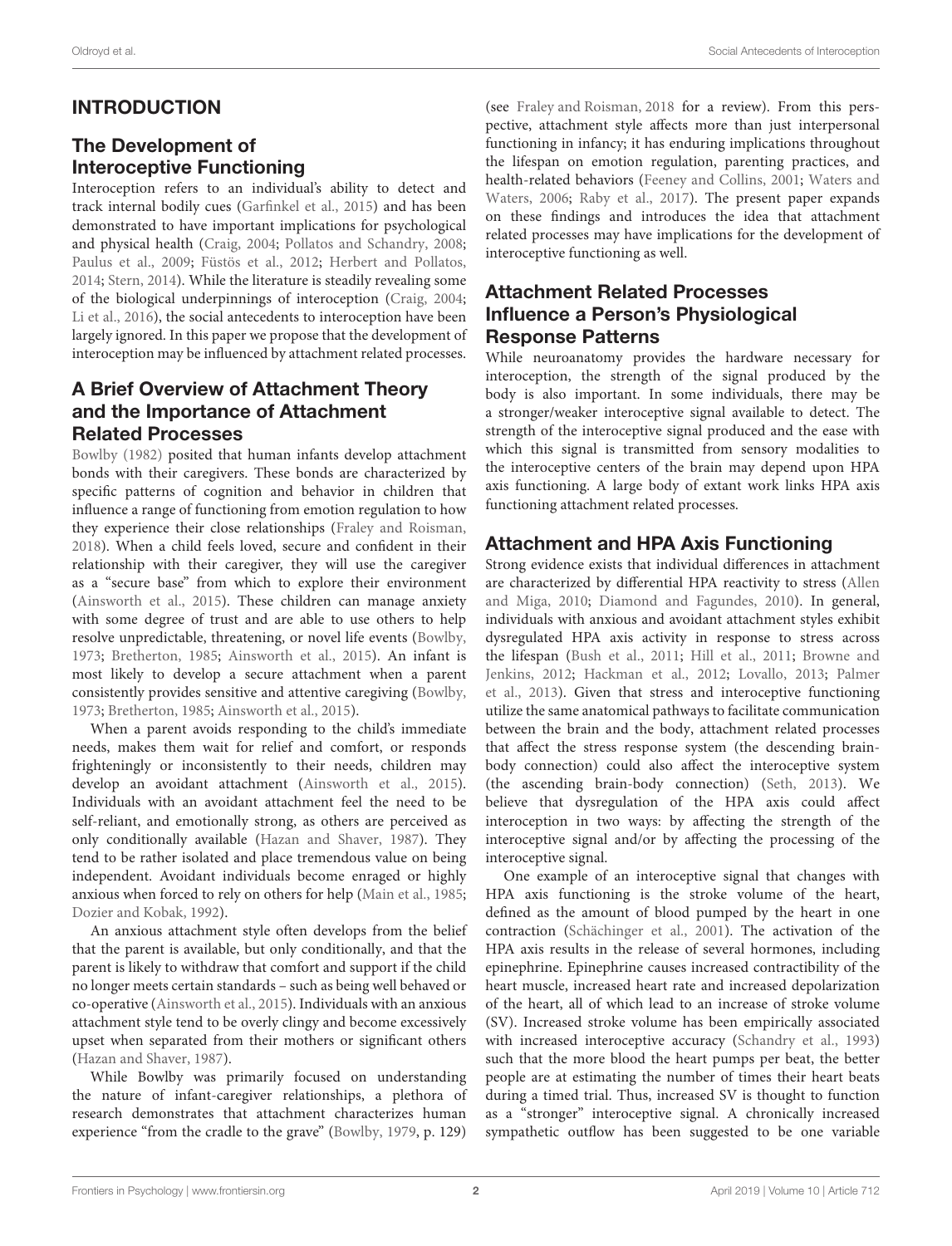contributing to the establishment of high interoceptive accuracy [\(Paulus and Stein,](#page-11-14) [2010\)](#page-11-14).

In addition to changing the strength of the signal, increased HPA activation may affect interoception by changing how the interoceptive signal is processed. Cortisol, the final product of HPA axis activation, has been shown to modulate interoceptive signal processing such that the brain becomes increasingly attuned to interoceptive signals in its presence [\(Rief et al.,](#page-11-15) [1998\)](#page-11-15). For example, a dose of 4 mg of intravenously administered cortisol has been demonstrated to increase performance on tests of Interoceptive Accuracy (IAcc) [\(Schulz et al.,](#page-11-16) [2013\)](#page-11-16). These data suggest that cortisol may lower the threshold for interoceptive signal processing within the brain [\(Schulz et al.,](#page-11-16) [2013\)](#page-11-16). This finding is supported by fMRI data indicating that the parts of the brain responsible for the attentional processing of interoceptive signals (e.g., the ACC and OFC) show greater activation in the presence of cortisol [\(Cameron,](#page-10-17) [2002;](#page-10-17) [Critchley et al.,](#page-10-18) [2004;](#page-10-18) [Pollatos et al.,](#page-11-17) [2007\)](#page-11-17). Thus, when the HPA axis is activated it may alter how the brain deals with incoming bodily cues [\(Craig,](#page-10-19) [2002;](#page-10-19) [Schulz and Vögele,](#page-11-18) [2015\)](#page-11-18). If a person experiences chronic dysregulation of the HPA axis, this may permanently induce altered perception of bodily cues [\(Schulz and Vögele,](#page-11-18) [2015\)](#page-11-18).

# The Interoceptive Network of the Brain Is Affected by Attachment Related Processes

The basic architecture of the brain is constructed through an ongoing process that begins before birth and continues into adulthood (e.g., [Goddings and Giedd,](#page-10-20) [2014\)](#page-10-20). Attachment related processes have been demonstrated to affect the quality of that architecture [\(Cozolino,](#page-10-21) [2014\)](#page-10-21). From this perspective, normal brain development, including development of the interoceptive network, may be dependent upon a satisfactory attachment [\(Emde,](#page-10-22) [1988;](#page-10-22) [Schore,](#page-11-19) [2000\)](#page-11-19).

The interoceptive network is composed of three major brain regions: the anterior insula cortex (AIC), the anterior cingulate cortex (ACC) and the orbitofrontal cortex (OFC) [\(Craig,](#page-10-19) [2002,](#page-10-19) [2009;](#page-10-23) [Kurth et al.,](#page-11-20) [2010;](#page-11-20) [Uddin,](#page-12-2) [2015\)](#page-12-2). Each of these regions may be influenced by attachment related processes in ways that could be important for the development of interoception. For example, the AIC is the interoceptive center of our brain [\(Craig,](#page-10-1) [2004\)](#page-10-1). Attachment related processes have been found to be correlated with insular anatomy such that children who are classified as having an anxious or an avoidant attachment style demonstrate markedly lower insular volume and smaller surface area than control groups [\(Kühn and Gallinat,](#page-11-21) [2013;](#page-11-21) [Sheffield et al.,](#page-11-22) [2013;](#page-11-22) [Lim et al.,](#page-11-23) [2014\)](#page-11-23). Additionally, attachment related processes have been shown to be related to electrical activation in the insula such that people with an avoidant attachment style showed decreased insular activation in response to stimuli than do securely attached individuals [\(DeWall et al.,](#page-10-24) [2011\)](#page-10-24).

# The Development of a Bodily Self and Interoception

Lastly, we believe that attachment related processes may influence the development of interoception by influencing the development of the bodily self [\(Gallagher,](#page-10-25) [2000;](#page-10-25) [Tsakiris,](#page-12-3) [2017\)](#page-12-3). Because young infants have limited resources, they cannot use action to collect evidence about the causes of their own interoceptive experiences. Instead, infants rely on caregivers' reactions to their behaviors to inform conceptualizations of interoceptive states. For example, when a young infant becomes fussy they may not understand the source of their own discomfort. It is only when a caregiver provides the child with a nipple and the act of eating begins to alleviate the infant's discomfort, does the infant start to learn about the feeling of hunger. Insensitive caregiving, characterized by slow or intermittent responsiveness to the infant's needs and rejection of infant distress may impair the child's ability to form accurate representations of bodily sensations.

# Summary

To summarize, thus far we have outlined the idea that links may exist between attachment related processes and the development of interoception. Attachment may influence the development of interoception by modifying functioning of the HPA axis, by affecting the growth of neural architecture, and by influencing development of the bodily self. In Study 1 we examine whether attachment style is correlated with an individual's interoceptive functioning in a sample of young adults. In Study 2 we consider how parenting style may be related to a youth's coordination of physiological and self-reported aspects of emotional distress.

# STUDY 1: INTRODUCTION

Attachment related processes may lay the foundation for the development of interoception. Just as different attachment styles are associated with distinct behavioral responses to interpersonal cues, that attachments styles will also be associated with distinct behavioral responses to bodily cues. Thus, people with an anxious attachment who exaggerate the seriousness of relationship threats, over-emphasize their sense of helplessness and vulnerability in relation to their partners [\(Mikulincer](#page-11-24) [and Shaver,](#page-11-24) [2012\)](#page-11-24), and overly attend to internal indicators of emotional distress [\(Cassidy and Kobak,](#page-10-26) [1988\)](#page-10-26) may respond similarly to bodily cues. This would include paying hypervigilant attention to the bodily sensations. By contrast, those high in attachment avoidance, who tend to minimize experiences of negative affect and to direct attention away from threat cues in interpersonal situations (see [Diamond and Fagundes,](#page-10-13) [2010](#page-10-13) for a review), may divert attention from bodily cues, suppress emotion-related action tendencies, or inhibit and mask bodily cues.

Traditional methods of assessing interoception focus solely on a person's ability to accurately detect bodily cues such as the heartbeat (e.g., [Whitehead et al.,](#page-12-4) [1977;](#page-12-4) [Schandry,](#page-11-25) [1981\)](#page-11-25). However, we believe the concept of interoception to be a more nuanced concept than the simple ability to track heartbeats. The Multidimensional Assessment of Interoceptive Awareness Scale (MAIA) was developed in order to allow researchers to assess a person's attitudes and beliefs about their bodily cues and to parse beneficial from maladaptive functions of interoception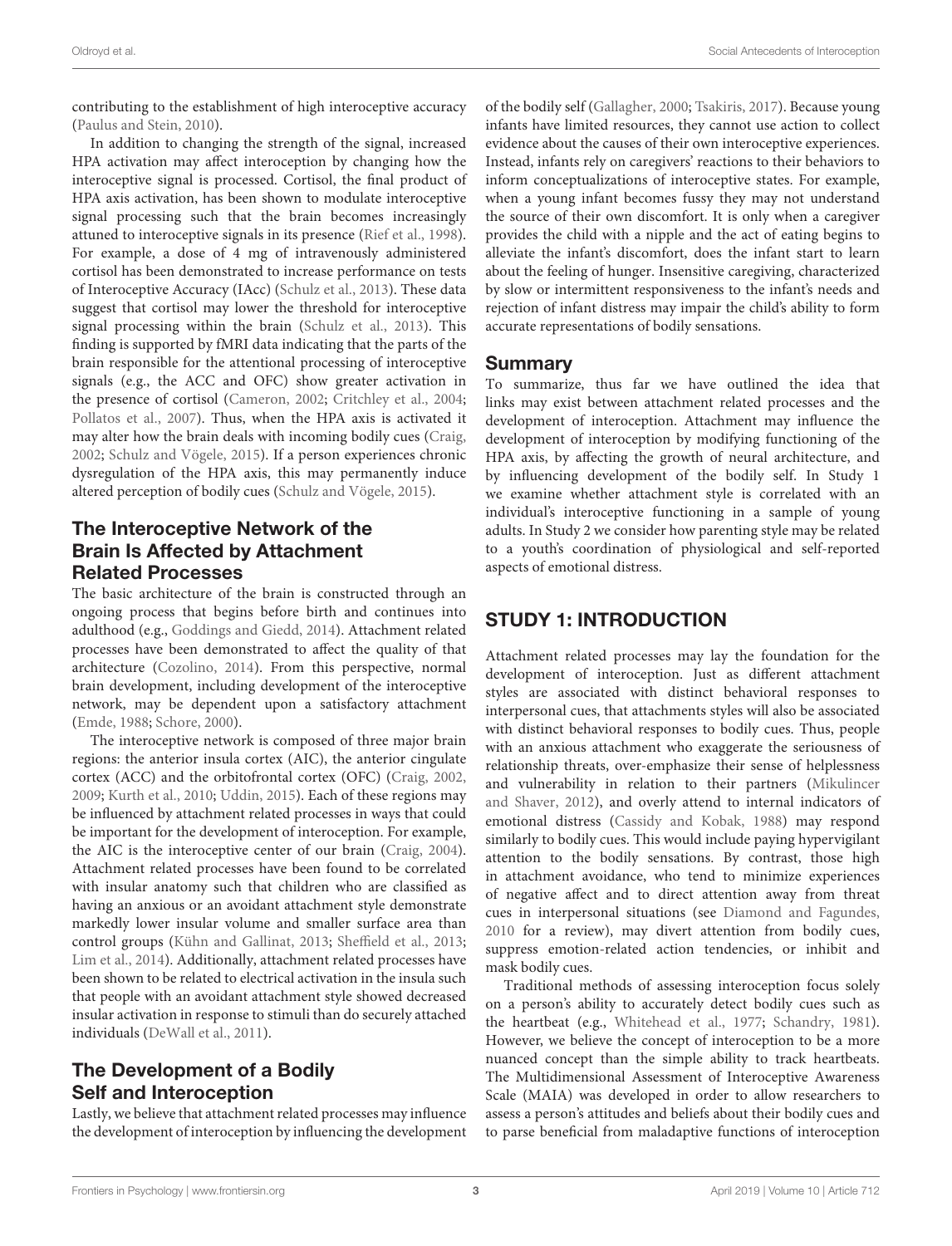[\(Mehling et al.,](#page-11-26) [2012\)](#page-11-26). The MAIA consists of eight subscales: notworrying, emotional awareness, attention regulation, trusting, body listening, noticing, not-distracting, and self-regulation. Preliminary research suggests that each of these subscales are associated with distinct neural patterns of activation in the interoceptive network [\(Stern et al.,](#page-11-27) [2017\)](#page-11-27). These patterns of neural activation may underlie discriminate behavioral responses to bodily cues: hyperarousal for individuals with an anxious attachment and hypoarousal for individuals with an avoidant attachment. In study 1 we examine correlations between self-reported attachment style and self-reported interoceptive functioning. We predict that self-reported attachment style will be associated with the following patterns of scores:

> H1a: Avoidant individuals will manifest lower scores of the subscales of noticing, not distracting, not worrying, emotional awareness, body-listening and trusting.

> H1b: Avoidant individuals will score higher on the attention regulation scale.

> H1c: Anxious individuals will have higher scores on noticing, emotional awareness, body listening.

> H1d: Anxious individuals will show lower scores on the not-distracting, not-worrying, self-regulation and attention regulation subscales.

# STUDY 1 METHODS

# **Participants**

This study made use of existing data from previously conducted research (Oldroyd et al., unpublished) designed to examine the link between embodied narration and caloric consumption. Participants were 135 students (68 male) drawn from the participant pool at a large Rocky Mountain university. The average age was 23.5 years ( $SD = 5.9$ ). The majority of participants identified as white (77%) with others identifying as Asian (17%), Pacific Islander (0.05%), Black (0.02%) and Latino (0.02%). 5% of participants chose to not report.

# Procedure

Upon arriving at the lab, participants provided written informed consent. Next, participants played a video game on an iPad, wrote narratives about their experience playing the video game, and then completed a 20-min questionnaire session during which time they had ad libitum access to snack foods. The order of the questionnaires was randomized, with the exception of the demographics questionnaire and a questionnaire that asked participants about the snack foods that they had been offered. These were presented last, so as to not influence participants' eating behaviors. Upon completion of the questionnaires, participants were debriefed and dismissed.

# **Measures**

Twelve questionnaires were administered: Five of these questionnaires were theoretically important to the questions being asked in the original study examining the effect of embodied narration on caloric consumption (Oldroyd et al., unpublished). They were the MAIA, ECR-S, NASA-TLX, Emotional Responding, and Barrett Impulsivity Scale. Two of these questionnaires were of theoretical importance to the questions presented in this paper and will be discussed in detail below. They are the Multidimensional Assessment of Interoceptive Awareness [\(Mehling et al.,](#page-11-26) [2012\)](#page-11-26) and the Experiences in Close Relationships—Short [\(Wei et al.,](#page-12-5) [2007\)](#page-12-5). The other questionnaires were time fillers that were given in order to extend the period of time that our participants spent in the lab and had snack foods available to them. All of the questionnaires listed were scored and an ANOVA run on each one to make sure that scores did not differ by assigned narrative condition. Results for the two key questionnaires are as follows: MAIA:  $F(3,129) = 11.96, p = 0.41$  and ECRS:  $F(3,131) = 42.20, p = 0.94$ .

# Measures Used in This Study **Multidimensional assessment of interoceptive awareness (MAIA)**

The MAIA is a multifaceted body awareness questionnaire that is designed to measure interoceptive awareness. The MAIA is composed of 32 items on a 6-points Likert scale, with ordinal responses coded from 0 ("never") to 5 ("always"). This multidimensional instrument results in eight subscales: (1) Noticing, the awareness of one's body sensations (4 items, Cronbach's  $\alpha = 0.64$ ); (2) Not-distracting, the tendency not to ignore or distract oneself from sensations of pain or discomfort (3 items, Cronbach's  $\alpha = 0.64$ ); (3) Not-worrying, the tendency not to experience emotional distress or worry with sensations of pain or discomfort (3 items, Cronbach's  $\alpha = 0.69$ ); (4) Attention regulation, the ability to sustain and control attention to body sensation (7 items, Cronbach's  $\alpha = 0.73$ ); (5) Emotional awareness, the awareness of the connection between body sensations and emotional states (5 items, Cronbach's  $\alpha = 0.73$ ); (6) Self-regulation, the ability to regulate psychological distress by attention to body sensations (4 items, Cronbach's  $\alpha = 0.72$ ); (7) Body listening, the tendency to actively listen to the body for insight (3 items, Cronbach's  $\alpha = 0.65$ ); and (8) Trusting: the experience of one's body as safe and trustworthy (3 items, Cronbach's  $\alpha = 0.74$ ). The score for each scale is calculated by averaging the scores of its individual items, and thus can vary in the 1–5 range.

# **Experiences in close relationships-short (ECR-S)**

Attachment anxiety and avoidance were assessed using the 12-item short version of the Experience in Close Relationships (ECR-S; [Wei et al.,](#page-12-5) [2007\)](#page-12-5). The ECR-S has two 6-item subscales evaluating people's attachment anxiety (e.g., "I worry that romantic partners won't care about me as much as I care about them") and avoidance (e.g., "I try to avoid getting too close to my partner"). Each of the 12 items was scored on a 7-point scale ranging from 1 (disagree strongly) to 7 (agree strongly). Low scores on both anxiety and avoidance represent attachment security. Cronbach's  $\alpha$  = 0.72 for the Anxiety Scale and Cronbach's  $\alpha$  = 0.74 for the Avoidance Scale.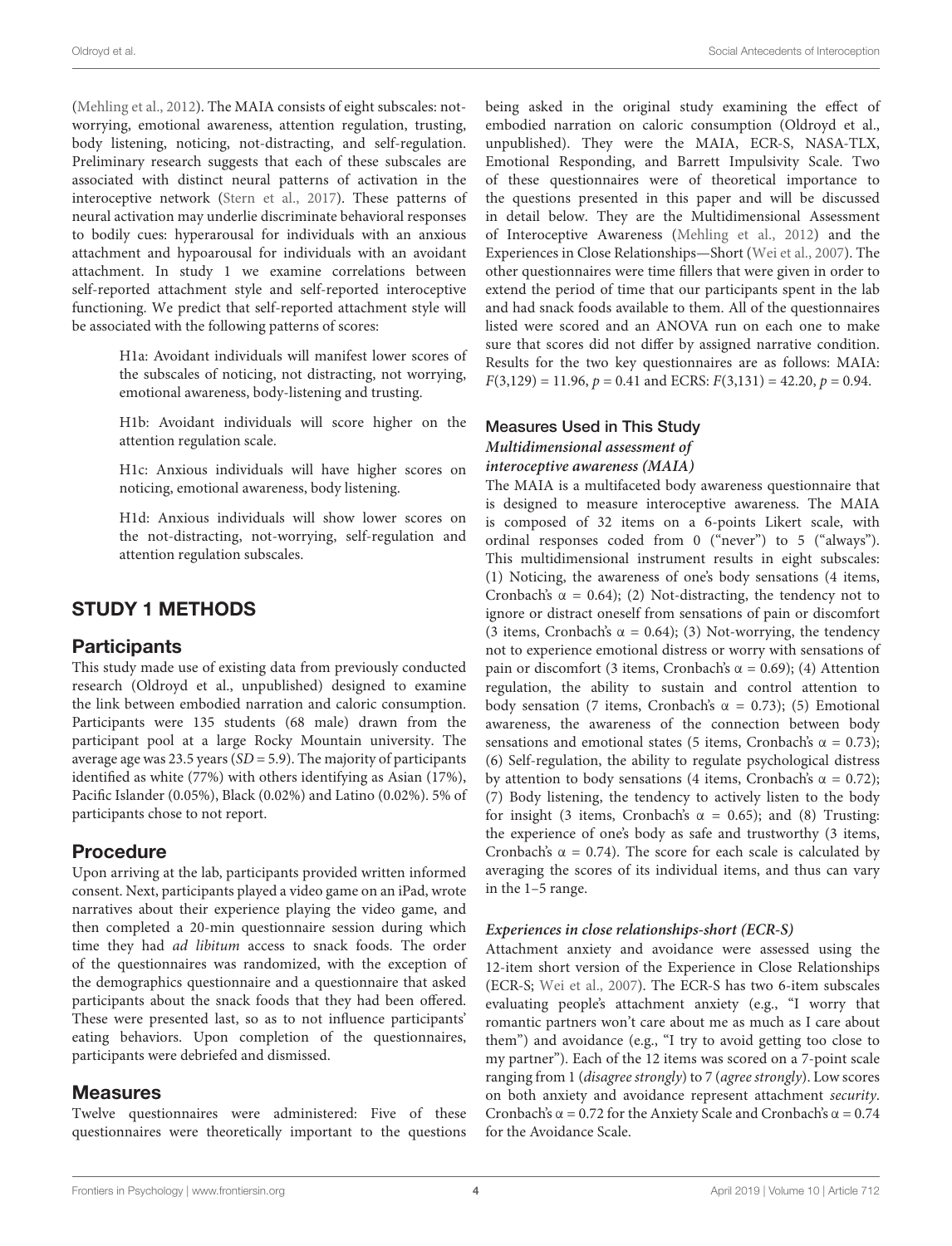## Measures Collected but Not Used in This Study

The following questionnaires were administered during the course of the original study. They were not of theoretical interest to either the original study or to his one. They were instead used as time fillers to extend the amount of time that participants spent in the lab and with the proffered snack foods. These questionnaires are: Berkeley Expressivity Questionnaire [\(Gross,](#page-10-27) [2013\)](#page-10-27), Basic Needs Scale [\(Johnston](#page-11-28) [and Finney,](#page-11-28) [2010\)](#page-11-28), Flourishing Scale, [\(Diener et al.,](#page-10-28) [2010\)](#page-10-28), Ryff Scale of Well Being [\(Ryff,](#page-11-29) [1989\)](#page-11-29), Big Five Personality [John and Srivastava,](#page-11-30) [1999,](#page-11-30) demographic questionnaire, and snack questionnaire.

# STUDY 1 RESULTS

Correlations between the subscales of the MAIA are reported in **[Table 1](#page-4-0)**. Descriptive statistics of the subscales of the MAIA are reported in **[Table 2](#page-4-1)**. Tests of the a priori hypotheses were conducted using Bonferroni adjusted alpha levels. Correlations between the attachment style and self reported interoception indicated that individuals that score high in attachment anxiety also tend to score high on the noticing scales,  $r(133) = 0.18$ ,  $p < 0.05$ , and on the emotional awareness scale,  $r(133) = 0.18$ ,  $p < 0.05$ . See **[Table 3](#page-5-0)**. Individuals who score higher in attachment anxiety also manifest a negative correlation with the 'not-worrying' scale,  $r(133) = -0.43$ ,  $p \sim 0.001$ , indicating that the more anxious a person's attachment style, the more they notice and worry about their bodily cues.

Individuals who scored high in attachment avoidance scored lower on the scale of attention,  $r(133)$ ,  $-0.20$ ,  $p < 0.05$  and trust,  $r(133) = -0.26$ ,  $p < 0.001$ . This means that the more avoidant a person's attachment style, the less attention they paid to their bodily cues and the less they tended to trust those cues. Scatterplots of the data are presented in **[Figure 1](#page-5-1)**.

# STUDY 1 DISCUSSION

These findings offer support for the idea that attachment related processes and interoceptive functioning are correlated

<span id="page-4-1"></span>

|                      | <b>Minimum</b> | <b>Maximum</b> | Mean  | <b>SD</b> |
|----------------------|----------------|----------------|-------|-----------|
| Noticing             |                | 5              | 3.74  | 0.63      |
| Not distracting      |                | 3              | 1.73  | 0.45      |
| Not worrying         |                | 5              | 2.24  | 0.76      |
| Attention regulation |                | 5              | 3.39  | 0.56      |
| Emotional awareness  | 2              | 5              | 4.00  | 0.56      |
| Self regulation      | 2              | 5              | 3.66  | 0.70      |
| Body listening       |                | 5              | 3.32  | 0.73      |
| Trust                |                | 3              | 1.93  | 0.34      |
| MAIA total score     | 20             | 38             | 29.35 | 3.46      |
| <b>ECRS</b> anxious  | 8              | 39             | 23.07 | 6.43      |
| <b>ECRS</b> avoidant | 6              | 37             | 19.80 | 6.43      |

and suggest that people's responsivity to bodily cues may mirror their responsivity to interpersonal cues. For example, individuals with an anxious attachment style who often demonstrate a hyper reactivity to social/relationship stimuli, are vigilant in detecting potential interpersonal threats, persistently signal their distress, and seek excessive reassurance/support in social situations [\(Noriuchi et al.,](#page-11-31) [2008;](#page-11-31) [Vrticka and](#page-12-6) [Vuilleumier,](#page-12-6) [2012\)](#page-12-6), may repeat this pattern of behavior with regards to bodily cues. This would explain the positive correlation between an anxious attachment and the noticing subscale. For these individuals, hypervigilance may manifest as excessively attentive monitoring of bodily sensations for threat. Attentional vigilance for bodily symptoms results in a greater chance of detecting potential sources of threat, exacerbating pain, deterioration in physical health, and social isolation [\(Salkovskis and Kobori,](#page-11-32) [2015\)](#page-11-32). These individuals may misinterpret normal body symptoms as an indicator of a serious or threatening health problems. This would account for the negative correlation between anxious attachment and the 'notworrying' subscale.

Avoidant individuals have often been described in the psychophysiology literature as manifesting a disconnect between their bodily cues and their physiological responses (e.g., [Diamond et al.,](#page-10-29) [2006\)](#page-10-29). For example, the person with an avoidant attachment disorder may present as if they are very calm while in a distressing situation, when in fact psychophysiological measures show an elevated

<span id="page-4-0"></span>

|  | <b>TABLE 1</b>   Pearson correlation matrix among subscales of the MAIA. |  |  |  |
|--|--------------------------------------------------------------------------|--|--|--|
|  |                                                                          |  |  |  |

|                      |           | <b>Not</b>  | Not      | <b>Attention</b> | <b>Emotional</b> | <b>Self</b> | <b>Body</b> |              |
|----------------------|-----------|-------------|----------|------------------|------------------|-------------|-------------|--------------|
|                      | Noticina  | distracting | worrying | regulation       | awareness        | regulation  | listening   | <b>Trust</b> |
| Noticing             |           | 0.09        | $-0.01$  | $0.45**$         | $0.52**$         | $0.39**$    | $0.45**$    | $0.31**$     |
| Not distracting      | 0.09      |             | $-0.01$  | $-0.04$          | 0.01             | $-0.03$     | 0.01        | $-0.05$      |
| Not worrying         | $-0.01$   | $-0.01$     |          | $0.32*$          | $-0.02$          | $0.31*$     | 0.13        | $0.36**$     |
| Attention regulation | $0.45**$  | $-0.04$     | $0.32**$ |                  | $0.31**$         | $0.57**$    | $0.50**$    | $0.58**$     |
| Emotional awareness  | $0.52***$ | 0.01        | $-0.02$  | $0.31**$         |                  | $0.32**$    | $0.48**$    | $0.32**$     |
| Self regulation      | $0.39**$  | $-0.03$     | $0.31**$ | $0.57**$         | $0.32**$         |             | $0.36**$    | $0.46**$     |
| Body listening       | $0.45***$ | 0.01        | 0.13     | $0.50**$         | $0.48**$         | $0.36**$    |             | $0.45***$    |
| Trust                | $0.31**$  | $-0.05$     | $0.36**$ | $0.58**$         | $0.32***$        | $0.46**$    | $0.45**$    |              |

 $*_{\mathcal{D}}$  < 0.05,  $*_{\mathcal{D}}$  < 0.01.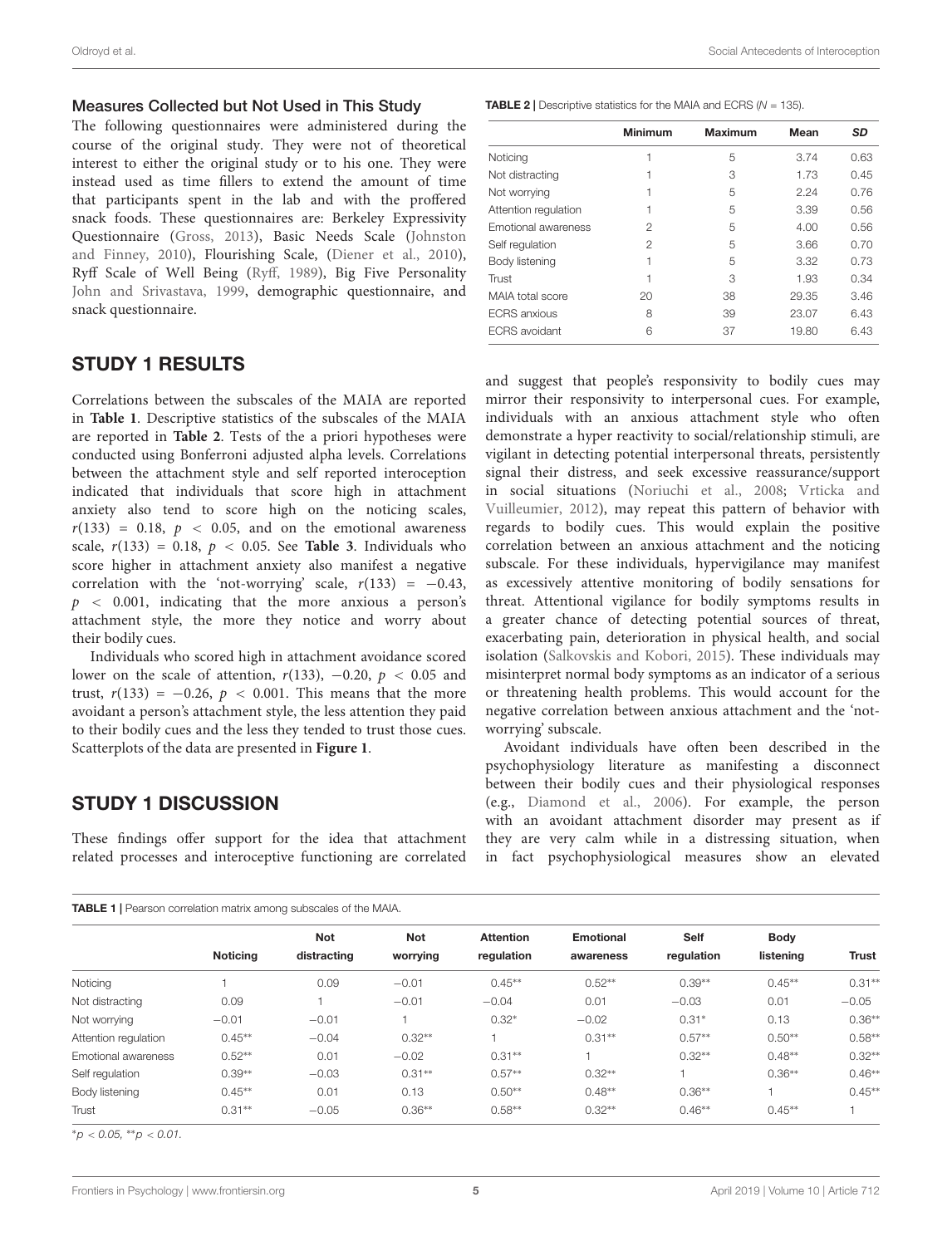<span id="page-5-0"></span>TABLE 3 | Pearson correlation matrix among subscales of MAIA and attachment style.

|                      |                 | <b>Not</b>  | Not       | <b>Attention</b> | Emotional | <b>Self</b> | Body      |           |
|----------------------|-----------------|-------------|-----------|------------------|-----------|-------------|-----------|-----------|
|                      | <b>Noticing</b> | distracting | worrving  | regulation       | awareness | regulation  | listening | Trust     |
| <b>ECRS Anxious</b>  | $0.18*$         | $-0.05$     | $-0.43**$ | $-0.05$          | $0.18*$   | $-0.12$     | 0.05      | $-0.09$   |
| <b>ECRS Avoidant</b> | $-0.14$         | $-0.10$     | $-0.03$   | $-0.20*$         | $-0.04$   | $-0.13$     | $-0.12$   | $-0.26**$ |

 $*p < 0.05, **p < 0.01$ .



<span id="page-5-1"></span>heart rate and cortisol levels [\(Spangler and Grossmann,](#page-11-33) [1993;](#page-11-33) [Diamond and Fagundes,](#page-10-13) [2010\)](#page-10-13). Over time, avoidant individuals learn to suppress their behavioral responses and to overregulate their affect, resulting in the appearance that they are unaffected by stressful situations. Given this, the negative correlation between body attention and avoidant attachment style makes sense. In the face of potentially negative bodily cues, avoidant individuals may minimize, dismiss and suppress them (as they do with problematic social cues)

[\(Fraley and Shaver,](#page-10-30) [1997;](#page-10-30) [Allen et al.,](#page-10-31) [1998\)](#page-10-31). This is in line with the notion that avoidant individuals are 'preemptive' in the avoidance of stress such that they disengage their attention from potentially distressing experiences before negative affect has been encoded and experienced [\(Fraley et al.,](#page-10-32) [2000\)](#page-10-32).

In addition to displaying decreased negative affect, avoidant individuals also demonstrate lower levels of trust: trust in close, personal relationships [\(Mikulincer,](#page-11-34) [2004\)](#page-11-34) and trust in themselves [\(Cassidy,](#page-10-33) [2001\)](#page-10-33). The negative correlation between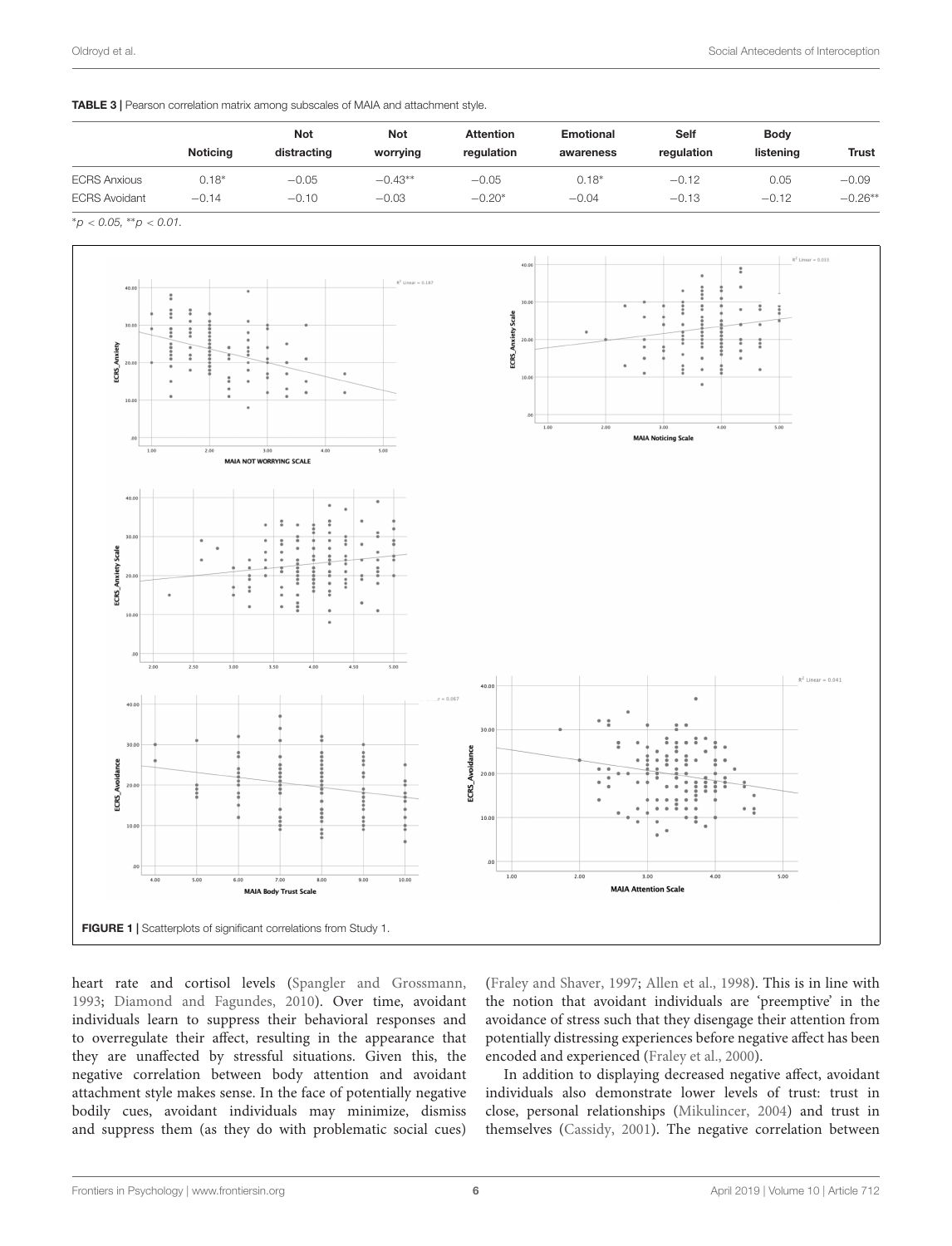body trusting and avoidant attachment follows this pattern. Thus, a person who has not developed trust in a loving caretaker and learned to trust their own decisions about who is safe and who is not, may not expect their body to give them reliable and important signals that warrant their attention.

Although these data provide support for our proposition regarding the relation between attachment related processes and interoception, Study 1 was limited in that both variables of interest (e.g., attachment and interoception) were obtained via self-report questionnaires in a collegiate sample. A second set of available data in our laboratory allowed us to examine the extent to which individuals were coherent across physiological and psychological responding – a different take on interoception – and their mothers' general responses to their emotional distress.

# INTRODUCTION TO STUDY 2

Autonomic nervous system (ANS) activity reflects an awareness of and a responsiveness to the environment and supports behavioral and emotional regulation [\(Beauchaine,](#page-10-34) [2001;](#page-10-34) [Porges,](#page-11-35) [2007\)](#page-11-35). One parameter of ANS reactivity, skin conductance level (SCL), is considered to be an objective marker of the sympathetic branch of the ANS [\(Beauchaine,](#page-10-34) [2001\)](#page-10-34). Thus, greater SCL responding is indicative of greater emotional arousal. Recent work suggests that positive correlations between subjective and objective reports of arousal are associated with greater activity in the interoceptive network of the brain such that, the more congruence between a person's selfreported emotional arousal and SCL activity, the better his interoception functioning may be [\(Kleckner et al.,](#page-11-36) [2017\)](#page-11-36). In Study 2 we examine the congruence between youth's selfreported emotional arousal and SCL arousal and consider how attachment related processes may be related to a child's congruence scores.

Caregiving is an example of an attachment related process, and empirical work shows that the attachment and caregiving systems are often activated simultaneously [\(Doinita and Maria,](#page-10-35) [2015\)](#page-10-35). Thus, the type of care that a child receives can be predictive of the type of attachment that they will form [\(George and Solomon,](#page-10-36) [1999\)](#page-10-36). Caregiving that is responsive and accepting is positively associated with a secure attachment style and has also been indicated as a precursor to the development of a core bodily self [\(Fotopoulou and Tsakiris,](#page-10-37) [2017\)](#page-10-37). Thus, an infant that is "affectively attuned" with their caregiver [\(Stern,](#page-11-37) [1985\)](#page-11-37) may develop stronger interoceptive abilities. From this perspective, the development of interoception is a generative model wherein a caregiver's actions combine with an infant's perceptions of bodily cues and the origins of core subjective feelings such as hunger and satiation, cold and warmth are social not biological [\(Fotopoulou and Tsakiris,](#page-10-37) [2017\)](#page-10-37).

One hallmark of sensitive parenting is the parental acceptance of negative emotion. By contrast, insensitive parenting can include the rejection of negative emotion. Parental rejection of negative emotion occurs when caregivers reject, ignore, or fail to respond to a child's signs of distress.

In Study 2 we examine the congruence between youth's selfreports of negative emotional responding to an angry memory and physiological reports of negative emotional arousal as a function of mother's caregiving style. According to attachment theory, children with mothers high in acceptance will feel more comfortable acknowledging their own distress and thus have greater congruence between their subjective reports and physiological manifestation of arousal. In contrast, admitting distress may be difficult for children with an avoidant attachment, who often adopt a deactivating, minimizing strategy toward negative cues. Given that dismissing children may have an interest in downplaying their distress, we would expect that they would report less emotional responding than their physiological responding would suggest. This would result in lower congruence scores. Thus, we hypothesized that youth with a mother who is more accepting of negative emotions will manifest a greater congruence score between self-reported distress and physiological measures of distress. Further, we present the idea that parental rejection of children's negative emotions may also affect children's development of interoception.

> H2a: Mothers' scores on a measure of parental rejection of negative emotion will be related to lower congruence scores between 0 and −1 in their children.

> H2b: Mothers' scores on a measure of parental acceptance of negative emotion will be related to higher congruence scores between 0 and 1 in their children.

# STUDY 2 METHODS

# **Participants**

Participants in this study included 108 youth and their mothers. Youth (53 male) were drawn from a community of a mediumsized Rocky Mountain city. Participants ranged in age from 8 to 17 years old, evenly distributed across the age continuum. The majority identified as white (88%) with other participants identifying as Asian (1.5%), Pacific Islander (2.2%), Black (3.6%), Native American (2.9%), and Latino (5.8%). Mothers ( $N = 108$ ) ages ranged from 27 to 61 years ( $M = 42.54$ ,  $SD = 6.36$ ). This was an educated sample with all of our mothers reporting that they had graduated high school, 27% completed some college, 45% having a college degree, and 18% having a post-graduate degree. The majority of participants identified as white (91%) with others identifying as Asian (1.5%), Pacific Islander (1.5%), Black (1.5%), Native American (2.9%), and Latino (4.4%).

Participants in this study were a subset of participants used in a larger NIH funded study on narration and emotion regulation [\(Wainryb et al.,](#page-12-7) [2018\)](#page-12-7). Participants were included in this study if they had been randomly assigned during the first study to the narrate condition. Limiting our study to those in the narrate condition standardized the experimental protocol, allowing us to examine the relevant questions for this study without the confounding variable of experimental condition. The original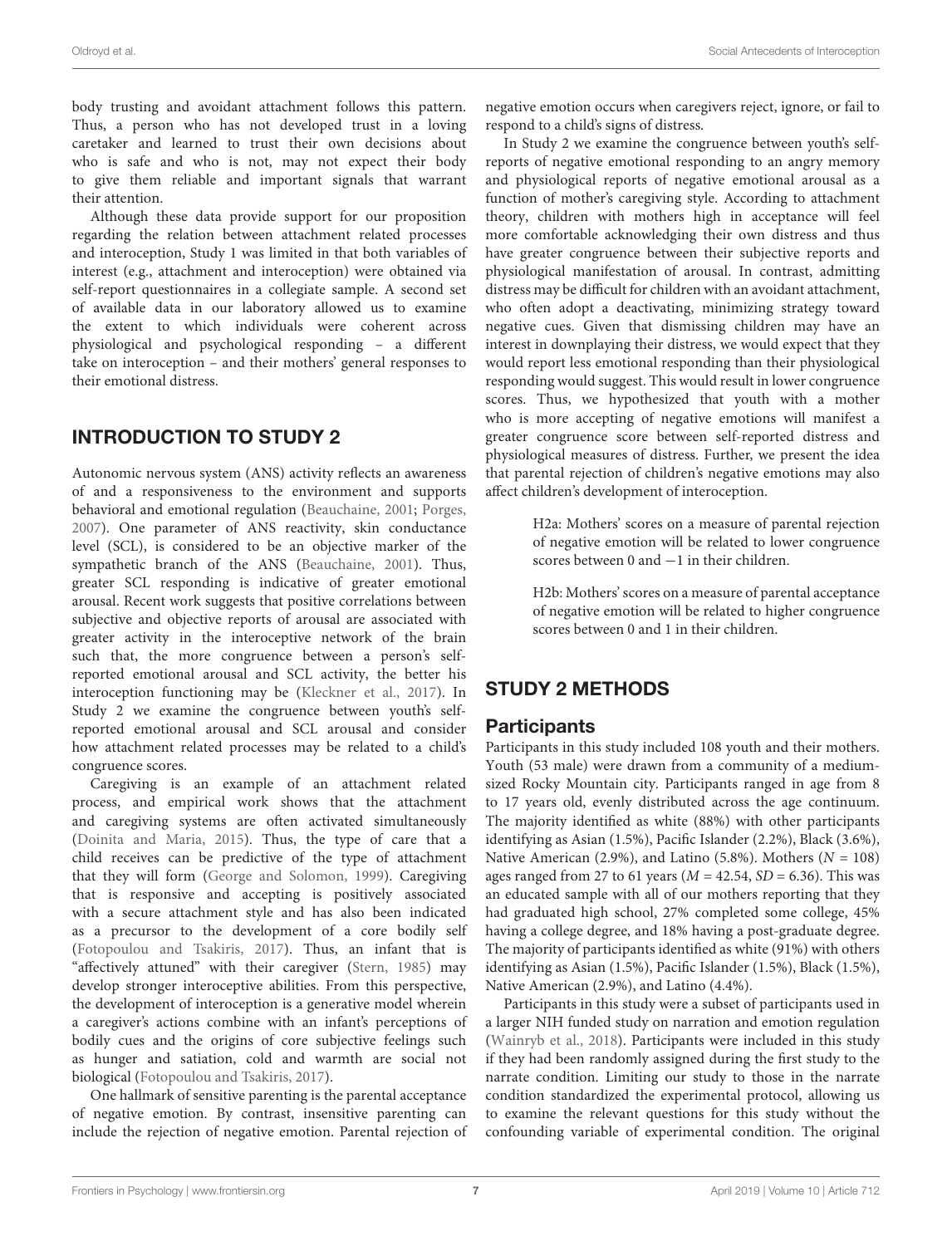paper did not report on physiological data or on mothers' questionnaire data.

# Procedure

Youths and their mothers arrived together and following assent/consent procedures wherein both participants completed written, informed consent, they were separated for the remainder of the study. Youth were taken into a private room and were hooked up to physiological recording equipment. Once the equipment was in place youth completed several baseline tasks including a 3-min vanilla baseline, an easy task designed to relax and orient the participant to the lab environment while giving the equipment time to calibrate, a 2-min talking baseline which allowed us to get baseline physiological readings while the participant was conversing with a research assistant, and a 4-min paced respiration task designed to obtain baseline respiratory sinus arrhythmia (RSA) [\(Diamond and Otter-Henderson,](#page-10-38) [2007\)](#page-10-38). Next, youth were asked to, "Think of time when someone said or did something and you ended up feeling really angry at that person." Once a memory had been retrieved, youth were told to spend 3-min thinking about that memory (exposure). After a 1 min rest period, participants narrated their story to a trained research assistant (regulate). Following another 1 min rest period, participants were asked to think again about the nominated memory (re-exposure). Following each task, participants filled out a questionnaire to assess self-reported emotional responding. After re-exposure, the physiological equipment was removed. Participants completed a manipulation check, provided a title for their angry memory, and reported how long ago the memory occurred. Participants were then compensated for their time and excused. For full details on the experimental protocol see the original publication [\(Wainryb et al.,](#page-12-7) [2018\)](#page-12-7).

Following assent and consent procedures, mothers were placed in a room by themselves and asked to complete a computerized survey consisting of 11 questionnaires. Of interest to this study was the Emotion Related Parenting Questionnaire-Short [\(Gottman and DeClaire,](#page-10-39) [1997\)](#page-10-39), which is described in detail below. Other questionnaires administered but not part of this study are listed in the Measures section below.

# **Measures**

## Youth

# **Self-reported emotional responding when recalling and narrating about past events**

Following each of the five tasks in the study (Vanilla baseline, talking baseline, exposure, regulation, re-exposure) participants reported the extent to which they felt angry, scared, ashamed, sad and guilty on a scale of 1 (not at all) to 7 (extremely). In recent physiological research, the vanilla baseline technique has replaced the resting baseline period with a simple, minimally demanding task to maintain consistent alertness and baseline stability [\(Jennings et al.,](#page-11-38) [1992\)](#page-11-38). Scores for all emotions were summed and divided by 5 to compute a "Negative Emotional Responding" variable for each task. Scores were standardized within person by finding the standard deviation of all five scores and then dividing the mean differences by standard deviation.

# **Skin conductance level (SCL)**

Skin conductance level (SCL) was measured and analyzed using Biopac MP 150 system. Skin conductance was recorded continuously throughout each session, with task on and offsets also recorded. Average SCL was computed as an index of sympathetic nervous system arousal for each task. Scores were standardized within person by finding the standard deviation of all five scores and then dividing the mean differences by the standard deviation.

# **Self-report and physiological congruence score**

For the youth participants, the primary measure of interest for this study was a congruence score between self-reported emotional responding and physiological measures of emotional responding. This congruence score was derived by computing the correlation between two measures: subjective emotional responding across the two baseline, exposure, regulation, and re-exposure epochs of the experiment and the physiological reports of sympathetic nervous system arousal during the same time periods. We correlated youth's self-reported negative emotional responding with the task-average SCL reading across the five tasks: vanilla baseline, talking baseline, exposure, regulation, and re-exposure. Higher correlations are indicative of more congruence between a youth's self-report and physiological responding. Thus, for a participant with a positive correspondence score, when their self-reported negative emotional responding increased, so did SCL. For a participant with a negative correspondence score, when SCL increased, self-reported emotional arousal decreased. Correlations in this sample ranged from  $r = -0.84$  indicating that when participants' SCL increased, self-reported emotional responding decreased, to  $r = 1.0$  indicating that when SCL increased, self-reported emotional responding also increased.

# **Mothers**

Mothers completed the Emotion Related Parenting Scale, Short (ERPS-S; [Gottman and DeClaire,](#page-10-39) [1997\)](#page-10-39), a 20-item questionnaire that results in four scale scores, each representing a different parenting style as described in meta-emotion theory [\(Gottman](#page-10-39) [and DeClaire,](#page-10-39) [1997\)](#page-10-39). Responses for each scale are summed and divided by the total number of items for that subscale. Each scale is comprised of three items. The resulting four scales are labeled (1) emotion coaching scale (Cronbach's alpha = 0.73), (2) feelings-of-uncertainty/ineffectiveness scale (Cronbach's alpha = 0.73), (3) parental rejection of negative emotion (Cronbach's alpha = 0.64), and (4) parental acceptance of negative emotion scale (Cronbach's alpha = 0.74). Measures obtained but not used in this study include: Children's Reports of Parental Behavior Inventory (CRPBI-30; [Schuldermann and](#page-11-39) [Schuldermann,](#page-11-39) [1970\)](#page-11-39), The Berkeley Expressivity Questionnaire [\(Gross and John,](#page-10-40) [1997\)](#page-10-40), The 10-item Emotion Regulation Questionnaire [\(Gullone and Taffe,](#page-10-41) [2012\)](#page-10-41), BRIEF, Strategies of Anger Regulation in Adolescents (SAR-C) [\(von Salisch and](#page-12-8) [Vogelgesang,](#page-12-8) [2005\)](#page-12-8), and about themselves: Strategies of Anger Reduction (SAR-A) [\(von Salisch and Vogelgesang,](#page-12-8) [2005\)](#page-12-8), SARI (Sadness and Anger Rumination Index, [Peled,](#page-11-40) [2006\)](#page-11-40), Buss Perry aggression questionnaire [\(Buss and Perry,](#page-10-42) [1992\)](#page-10-42), Big Five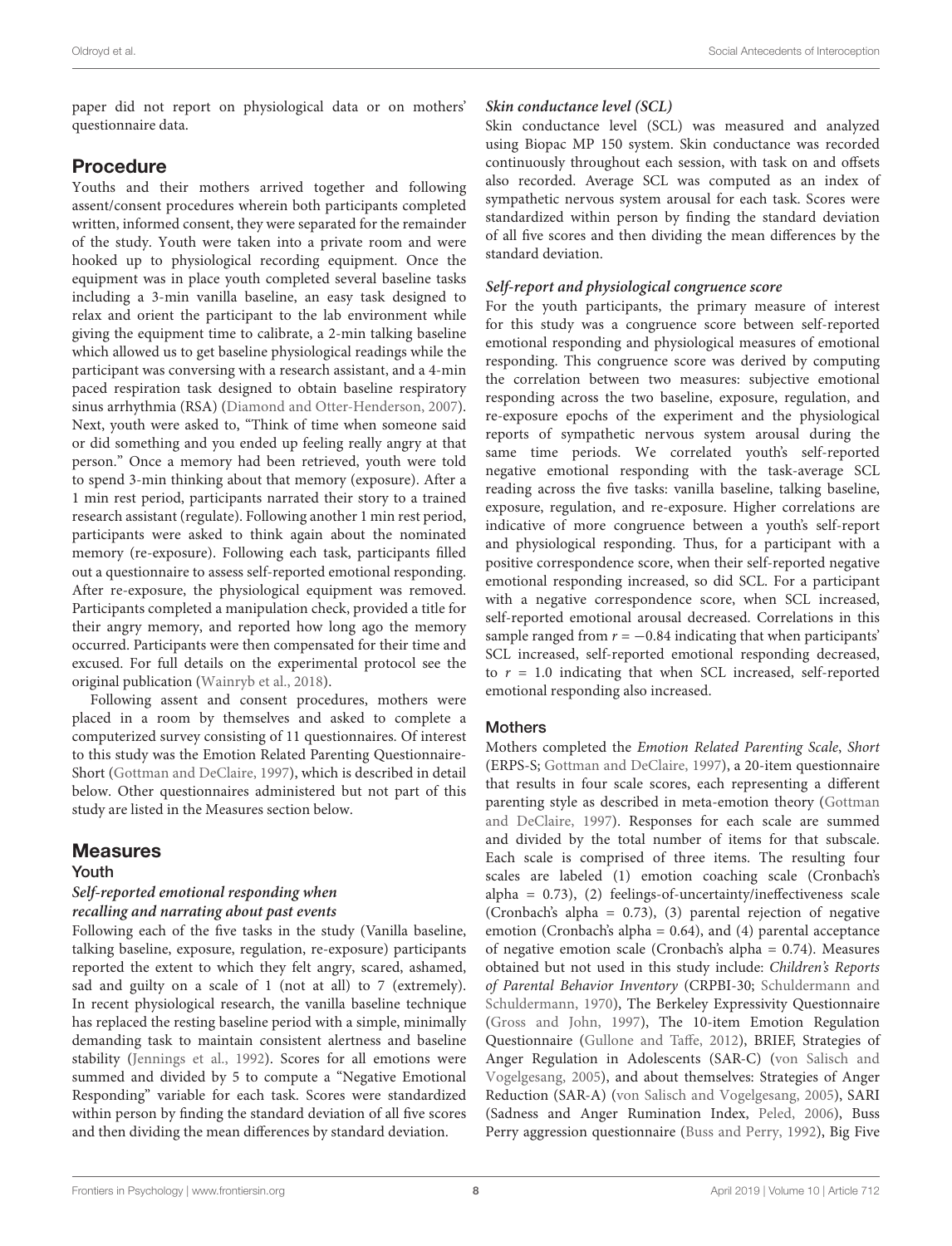Inventory [\(Goldberg D. T.,](#page-10-43) [1993;](#page-10-43) [Goldberg L. R.,](#page-10-44) [1993\)](#page-10-44); Test of Self-Conscious Affect, TOSCA [\(Tangney,](#page-12-9) [1991\)](#page-12-9), Experiences in Close Relationships, ECR-S [\(Wei et al.,](#page-12-5) [2007\)](#page-12-5).

# STUDY 2 RESULTS

A multiple regression was run wherein mother's scores on the parental acceptance of negative emotion and the parental rejection of negative emotion subscales of the Emotion Related Parenting Scale, Short (ERPS-S; [Gottman and DeClaire,](#page-10-39) [1997\)](#page-10-39) were entered as a predictor of a youth's congruence score. Youth's age and gender were also entered in the model. Correlations are reported in [Table 4](#page-8-0).  $R^2$  for the overall model was 8.4% with an adjusted  $R^2$  of 4.7%. The model was statistically significant,  $F(1,107) = 2.92$ ,  $p = 0.05$ . Results indicate that a mother's score on the subscale titled, 'Rejection of Negative Emotion' could significantly predict a youth's congruence score, such that the more a mother endorses items indicating that she rejects her youth's negative emotions, the less her youth's selfreported emotional responding scores are congruent with their physiological measures of responding. The regression equation was: Congruence score =  $0.33^*(-0.03)$  (Mother's score on parental rejection of emotion scale). Regression coefficients and standard errors are reported in **[Table 5](#page-8-1)**.

# STUDY 2 DISCUSSION

Study 2 investigated whether attachment related processes, operationalized as parental acceptance or rejection of negative emotion, could predict congruence between youth's objective and subjective measures of emotional responding. This congruence score operates as a measure –albeit imperfect – of interoceptive functioning (see [Kleckner et al.,](#page-11-36) [2017\)](#page-11-36). We found that rejection of negative emotion decreased congruence between a youth's objective and subjective measures of emotional responding.

The results of Study 2 support our hypotheses by demonstrating that the higher a mother's score on the Rejection of Negative Emotion Scale, the lower a youth's congruence score. This means that the less accepting that mom is of negative emotion, the lower the relation between their youth's emotional and physical responding. This pattern is reminiscent of the classic pattern of psychophysiological responding typical of

<span id="page-8-0"></span>TABLE 4 | Pearson correlation matrix among parenting styles and congruence scores.

<span id="page-8-1"></span>

| <b>TABLE 5</b> Summary of multiple regression analyses for variables predicting child's |  |
|-----------------------------------------------------------------------------------------|--|
| congruence score ( $N = 108$ ).                                                         |  |

| в       | <b>SEB</b> | β        |
|---------|------------|----------|
| $-0.03$ | 0.01       | $-0.21*$ |
| 0.01    | 0.01       | 0.05     |
| 0.02    | 0.01       | 0.13     |
| $-0.03$ | 0.09       | $-0.04$  |
|         | 0.05       |          |
|         | $2.92*$    |          |
|         |            |          |

 $*p < 0.05$ .

avoidantly attached individuals [\(Diamond,](#page-10-45) [2001;](#page-10-45) [Gross and](#page-10-46) [Thompson,](#page-10-46) [2007\)](#page-10-46) wherein they minimize self-reports of distress while demonstrating higher than average levels of physiological distress [\(Dozier and Kobak,](#page-10-9) [1992;](#page-10-9) [Roisman et al.,](#page-11-41) [2007\)](#page-11-41). This makes sense when interpreted from within the attachment literature. Children with a secure attachment should feel more comfortable acknowledging their distress. In this situation we would expect that self-reports and physiological reports to display a higher level of congruence. By contrast, a child with an avoidant attachment may minimize their distress and a child with an anxious attachment may maximize their distress, resulting in lower congruence scores.

Unexpectedly, mothers' acceptance of negative emotion did not predict higher congruence scores. The absence of a relation between these two suggests that parental acceptance of negative emotion may not be the best tool to assess sensitive caregiving. Further analyses showed that the parental acceptance of negative emotion scale was not significantly correlated with mothers' self-reported maternal warmth. By contrast, parental rejection of negative emotion was significantly correlated with maternal warmth. Specifically, the more rejecting of negative emotion a mother reported being, the less self-reported maternal warmth  $(r = -0.18, p = 0.04).$ 

# GENERAL DISCUSSION

Although a great deal of research has transpired in the last decade advancing our understanding of interoception, the literature has not considered how interoception develops; and yet, there has been indirect evidence that supports the notion

|                                     | <b>Congruence</b> | <b>Emotion</b> | <b>Rejection of</b> | Acceptance of<br>negative emotion | Uncertain and<br>ineffective parenting | <b>Child</b> |         |
|-------------------------------------|-------------------|----------------|---------------------|-----------------------------------|----------------------------------------|--------------|---------|
|                                     | score             | coaching       | negative emotion    |                                   |                                        | age          | Gender  |
| Congruence                          |                   | $-0.01$        | $-0.26**$           | $0.16*$                           | $-0.04$                                | 0.17         | $-0.08$ |
| Emotion coaching                    | $-0.01$           |                | $-0.15$             | $0.18*$                           | $-0.31**$                              | $-0.06$      | $-0.12$ |
| Rejection of negative emotion       | $-0.26**$         | $-0.15$        |                     | $-0.35**$                         | $0.53**$                               | $-0.16$      | $0.18*$ |
| Acceptance of negative emotion      | $0.16*$           | $0.18*$        | $-0.35**$           |                                   | $-0.16*$                               | $-0.05$      | 0.08    |
| Uncertain and ineffective parenting | $-0.04$           | $-0.30**$      | $0.53**$            | $-0.16*$                          |                                        | $-0.03$      | 0.09    |
| Child age                           | 0.17              | $-0.06$        | $-0.16*$            | $-0.05$                           | $-0.03$                                |              | $-0.10$ |
| Gender                              | $-0.08$           | $-0.22*$       | $0.19*$             | 0.08                              | 0.09                                   | $-0.10$      |         |
|                                     |                   |                |                     |                                   |                                        |              |         |

 $*_{p}$  < 0.05,  $*_{p}$  < 0.01.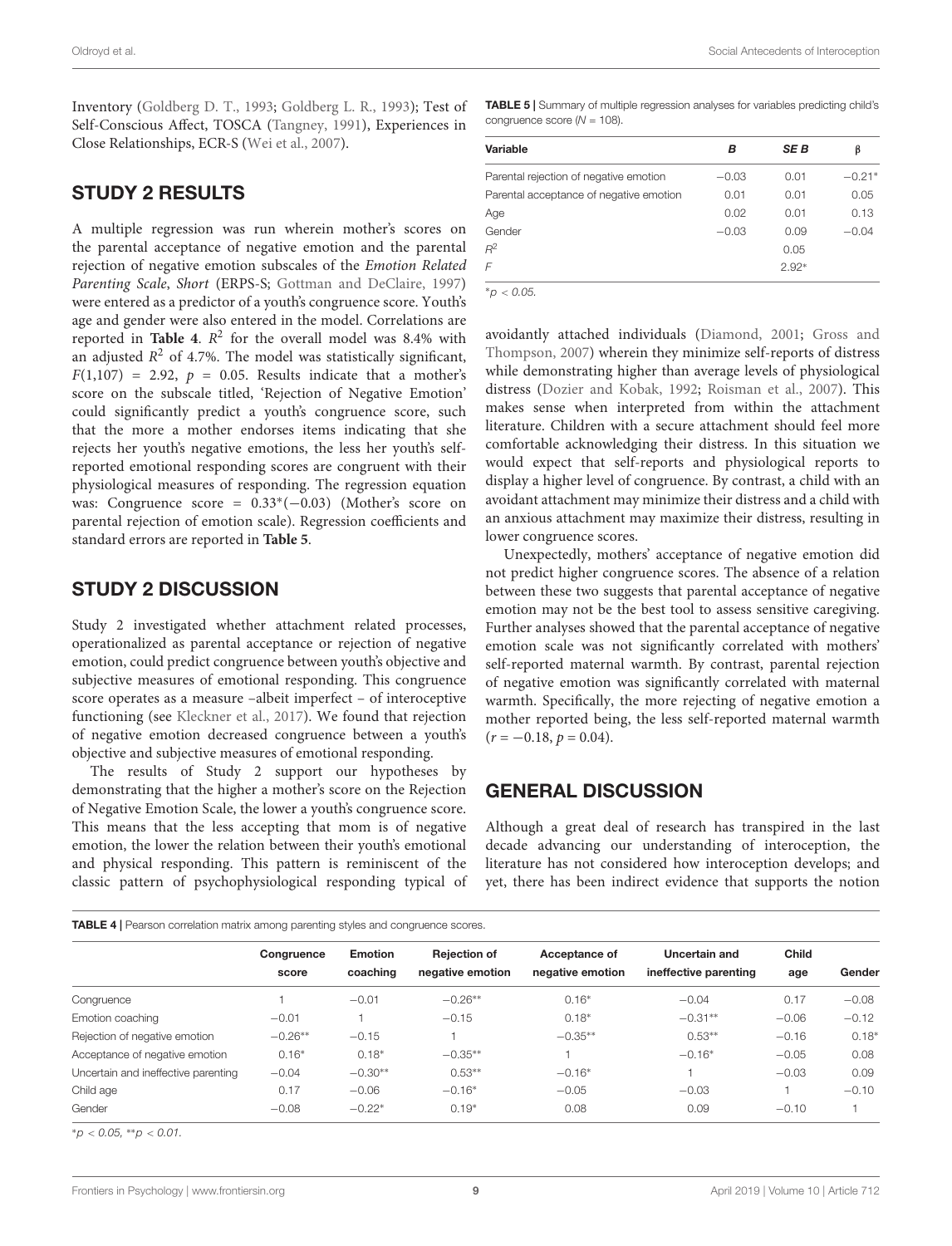that interoception, a very embodied phenomenon, has social origins. From this perspective, interoception develops initially in the context of interpersonal relationships. To the extent that caregivers recognize, honor, and respect their children's bodily experiences, the child will develop more accurate interoception. To the extent that a child's bodily experiences are denied, devalued, ignored, or punished by parents, the child will find ways to avoid feeling them, and develop a distorted sense of interoception.

In this paper we have demonstrated that interpersonal relationships (e.g., attachment styles) are associated with later interoceptive functioning such that when you have an attuned caregiver, you lay better groundwork for future interoception. In study 1 we show that attachment style is linked to interoception generally. We also begin to tease apart some of the more nuanced and interesting ways in which non-attuned caregiving can result in problematic interoception. These results suggest that different types of non-attuned caregiving may result in distinct patterns of interoceptive functioning later in life. While not addressed in this paper, this question will be an important one for future researchers to ask. In study 2 we show these same links, but with a more direct assessment of caregiving and a more direct assessment of interoception. Primarily, in Study 2, we examine the effects of parental rejection of negative emotion. Within the attachment literature this type of dismissive parenting is associated with an avoidant attachment style in children. Why would dismissive parenting be associated with lower interoceptive awareness?

Attachment theorists like [Stern](#page-11-37) [\(1985\)](#page-11-37) and [Fonagy](#page-10-47) [\(2001\)](#page-10-47) have argued that for the child to know their own mind, they need to see it reflected in a sensitive caregiver. Here, we contend that for the child to know their own body, they need to see it reflected in a sensitive caregiver also. For example, when a child who is learning to walk falls down and feels physical pain, a parent that acknowledges the child's discomfort with a statement along the lines of "Ouch! That must have hurt" is arguably promoting greater interoceptive awareness in their child than a parent who exclaims, "You're fine! That didn't hurt! Get back up!" The mirroring received by the child in the first instance should allow a child to become confident in their ability to detect bodily cues and comfortable with the acknowledgment and expression of them. This promoting of interoception arises from the parent noticing what the child is experiencing, drawing joint attention to the feeling, and labeling it –processes that can be examined in greater detail in future work considering social antecedents to interoception.

Finally, while this study was unable to examine the neurobiological links between attachment related processes and interoception directly, the extant findings in the literature provide ample evidence that early attachment related experiences, including trauma, shape the neural structure that underlies interoception including the anterior cingulate cortex [\(van der](#page-12-10) [Werff et al.,](#page-12-10) [2013;](#page-12-10) [Teicher et al.,](#page-12-11) [2014\)](#page-12-11) and the orbitofrontal cortex [\(Schore,](#page-11-42) [2005\)](#page-11-42). For example, Schore said in 2005, "The orbitofrontal cortex is the hierarchical apex of the limbic system and is identical to Bowlby's control system of attachment" [\(Schore,](#page-11-42) [2005,](#page-11-42) p. 216). Thus its functioning is correlated with

early caregiving experiences. The orbitofrontal cortex is also the critical brain region for the subjective evaluation of bodily stimuli [\(Bechara et al.,](#page-10-48) [2000;](#page-10-48) [O'Doherty et al.,](#page-11-43) [2001;](#page-11-43) [Schoenbaum](#page-11-44) [et al.,](#page-11-44) [2003,](#page-11-44) [2006;](#page-11-45) [Kringelbach,](#page-11-46) [2005;](#page-11-46) [Rolls and Grabenhorst,](#page-11-47) [2008\)](#page-11-47). Once bodily cues are felt and noticed, the OFC may be responsible for how an individual interprets them. The OFC also plays an inhibitory role in autonomic functioning, allowing it to be a central player in the process of affect regulation [\(Fuster,](#page-10-49) [2001;](#page-10-49) [Schore,](#page-11-42) [2005\)](#page-11-42). People with an underdeveloped OFC demonstrate greater distress in the face of novel or aversive stimuli [\(Schore,](#page-11-42) [2005\)](#page-11-42) and more anxiety related hyperactivation of the interoceptive network. Thus, an underdeveloped OFC typically corresponds with an exaggeration of the importance of bodily cues and the tendency to attribute benign physical cues with deleterious implications.

In closing, we establish the idea that a link exists between attachment related processes and the development of interoception. Attachment related processes are thought to affect the development of interoception by influencing the growth of neural architecture and by modifying functioning of the HPA axis. Further, the idea that caretaking behaviors affect children's development of interoception is presented. We argue that by continuing to examine the links between social and biological factors, we will begin to build a foundational understanding of how interoception develops.

Future research investigating the relation between interoception and attachment related processes could address the following issues. The first refers to the association between self-reported emotional responding and physiological measures of responding, and the extent to which the congruence between the two can be considered a proxy for interoceptive functioning. The second relates to how early social experiences with a primary caregiver could influence the development of the interoceptive network of the brain. The third focus for future research should be to establish how parenting style, specifically in relation the socialization of bodily cues, could account for variations in interoceptive functioning. Finally, it is of crucial importance in all of this work that we develop a reliable method of quantifying interoception across the lifespan that will facilitate longitudinal developmental studies.

# ETHICS STATEMENT

This study was carried out in accordance with the recommendations of the Institutional Review Board at the University of Utah with written informed consent from all subjects. After meeting with study staff, both mothers and youth gave written informed consent in accordance with the Declaration of Helsinki. The protocol was approved by the Institutional Review Board at the University of Utah.

# AUTHOR CONTRIBUTIONS

KO developed the theoretical idea and performed the analytic calculations. KO, MP, and CW contributed to the final version of the manuscript.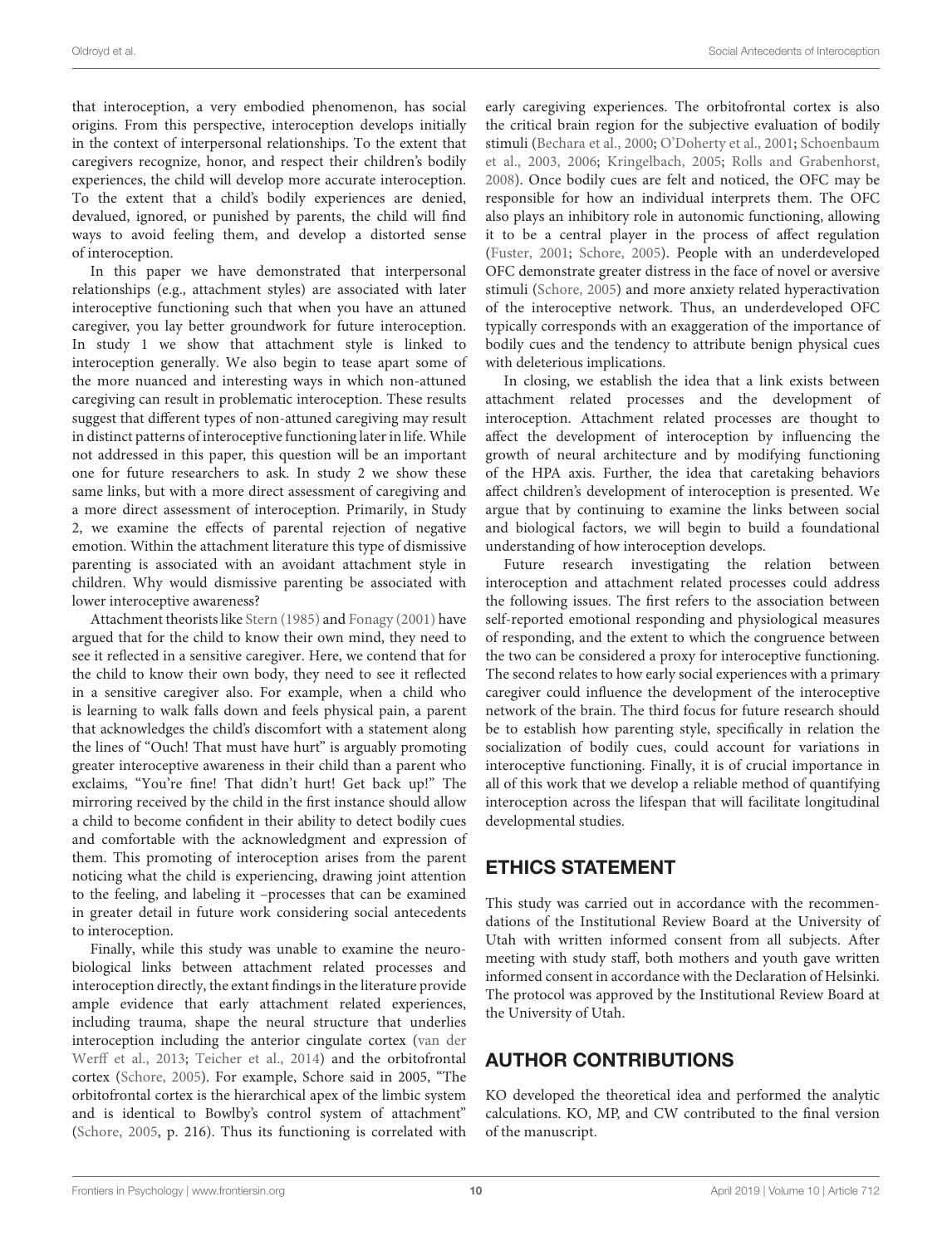# **REFERENCES**

- <span id="page-10-5"></span>Ainsworth, M. D. S., Blehar, M. C., Waters, E., and Wall, S. N. (2015). Patterns of Attachment: A Psychological Study of the Strange Situation. London: Psychology Press.
- <span id="page-10-12"></span>Allen, J. P., and Miga, E. M. (2010). Attachment in adolescence: a move to the level of emotion regulation. J. Soc. Pers. Relat. 27, 181–190. [doi: 10.1177/](https://doi.org/10.1177/0265407509360898) [0265407509360898](https://doi.org/10.1177/0265407509360898)
- <span id="page-10-31"></span>Allen, J. P., Moore, C., Kuperminc, G., and Bell, K. (1998). Attachment and adolescent psychosocial functioning. Child Dev. 69, 1406–1419. [doi: 10.2307/](https://doi.org/10.2307/1132274) [1132274](https://doi.org/10.2307/1132274)
- <span id="page-10-34"></span>Beauchaine, T. P. (2001). Vagal tone, development, and Gray's motivational theory: toward an integrated model of autonomie nervous system functioning in psychopathology. Dev. Psychopathol. 13, 183–214. [doi: 10.1017/S0954579401002012](https://doi.org/10.1017/S0954579401002012)
- <span id="page-10-48"></span>Bechara, A., Damasio, H., and Damasio, A. R. (2000). Emotion, decision making and the orbitofrontal cortex. Cereb. Cortex 10, 295–307. [doi: 10.1093/cercor/10.](https://doi.org/10.1093/cercor/10.3.295) [3.295](https://doi.org/10.1093/cercor/10.3.295)
- <span id="page-10-6"></span>Bowlby, J. (1973). "Attachment and loss: volume II: Separation, anxiety and anger," in Attachment and Loss: Separation, Anxiety and Anger, Vol. 2. ed. J. Bowlby (London: The Hogarth Press and the Institute of Psycho-Analysis), 1–429.
- <span id="page-10-10"></span>Bowlby, J. (1979). On knowing what you are not supposed to know and feeling what you are not supposed to feel. Can. J. Psychiatry 24, 403–408. [doi: 10.1177/](https://doi.org/10.1177/070674377902400506) [070674377902400506](https://doi.org/10.1177/070674377902400506)
- <span id="page-10-3"></span>Bowlby, J. (1982). Attachment and loss: retrospect and prospect. Am. J. Orthopsychiatry 52:664. [doi: 10.1111/j.1939-0025.1982.tb01456.x](https://doi.org/10.1111/j.1939-0025.1982.tb01456.x)
- <span id="page-10-7"></span>Bretherton, I. (1985). Attachment theory: retrospect and prospect. Monogr. Soc. Res. Child Dev. 50, 3–35. [doi: 10.2307/3333824](https://doi.org/10.2307/3333824)
- <span id="page-10-15"></span>Browne, D. T., and Jenkins, J. M. (2012). Health across early childhood and socioeconomic status: examining the moderating effects of differential parenting. Soc. Sci. Med. 74, 1622–1629. [doi: 10.1016/j.socscimed.2012.](https://doi.org/10.1016/j.socscimed.2012.01.017) [01.017](https://doi.org/10.1016/j.socscimed.2012.01.017)
- <span id="page-10-14"></span>Bush, N. R., Obradoviæ, J., Adler, N., and Boyce, W. T. (2011). Kindergarten stressors and cumulative adrenocortical activation: the "first straws" of allostatic load? Dev. Psychopathol. 23, 1089–1106. [doi: 10.1017/S09545794110](https://doi.org/10.1017/S0954579411000514) [00514](https://doi.org/10.1017/S0954579411000514)
- <span id="page-10-42"></span>Buss, A. H., and Perry, M. (1992). The aggression questionnaire. J. Pers. Soc. Psychol. 63:452. [doi: 10.1037/0022-3514.63.3.452](https://doi.org/10.1037/0022-3514.63.3.452)
- <span id="page-10-17"></span>Cameron, O. G. (2002). Regional brain activation due to pharmacologically induced adrenergic interoceptive stimulation in humans. Psychosom. Med. 64, 851–861.
- <span id="page-10-33"></span>Cassidy, J. (2001). Truth, lies, and intimacy: an attachment perspective. Attach. Hum. Dev. 3, 121–155. [doi: 10.1080/14616730110058999](https://doi.org/10.1080/14616730110058999)
- <span id="page-10-26"></span>Cassidy, J., and Kobak, R. R. (1988). Avoidance and its relation to other defensive processes. Clin. Implicat. Attach. 1, 300–323. [doi: 10.1037/a0031798](https://doi.org/10.1037/a0031798)
- <span id="page-10-21"></span>Cozolino, L. (2014). The Neuroscience of Human Relationships: Attachment and the Developing Social Brain (Norton Series on Interpersonal Neurobiology). NewYork, NY: WW Norton & Company.
- <span id="page-10-19"></span>Craig, A. D. (2002). How do you feel? Interoception: the sense of the physiological condition of the body. Nat. Rev. Neurosci. 3, 655–666. [doi: 10.1038/nrn894](https://doi.org/10.1038/nrn894)
- <span id="page-10-1"></span>Craig, A. D. (2004). Human feelings: Why are some more aware than others? Trends Cogn. Sci. 8, 239–241.
- <span id="page-10-23"></span>Craig, A. D. (2009). How do you feel–now? The anterior insula and human awareness. Nat. Rev. Neurosci. 10, 59–70. [doi: 10.1038/nrn2555](https://doi.org/10.1038/nrn2555)
- <span id="page-10-18"></span>Critchley, H. D., Wiens, S., Rotshtein, P., and Öhma, A. (2004). Neural systems supporting interoceptive awareness. Nat. NeuroSci. 7, 189–195. [doi: 10.1038/](https://doi.org/10.1038/nn1176) [nn1176](https://doi.org/10.1038/nn1176)
- <span id="page-10-24"></span>DeWall, C. N., Masten, C. L., Powell, C., Combs, D., Schurtz, D. R., and Eisenberger, N. I. (2011). Do neural responses to rejection depend on attachment style? An fMRI study. Soc. Cogn. Affect. Neurosci. 7, 184–192. [doi:](https://doi.org/10.1093/scan/nsq107) [10.1093/scan/nsq107](https://doi.org/10.1093/scan/nsq107)
- <span id="page-10-45"></span>Diamond, L. M. (2001). Contributions of psychophysiology to research on adult attachment: review and recommendations. Pers. Soc. Psychol. Rev. 5, 276–295. [doi: 10.1207/S15327957PSPR0504\\_1](https://doi.org/10.1207/S15327957PSPR0504_1)
- <span id="page-10-13"></span>Diamond, L. M., and Fagundes, C. P. (2010). Psychobiological research on attachment. J. Soc. Pers. Relat. 27, 218–225. [doi: 10.1177/0265407509360906](https://doi.org/10.1177/0265407509360906)
- <span id="page-10-29"></span>Diamond, L. M., Hicks, A. M., and Otter-Henderson, K. (2006). Physiological evidence for repressive coping among avoidantly attached adults. J. Soc. Pers. Relat. 23, 205–229. [doi: 10.1177/0265407506062470](https://doi.org/10.1177/0265407506062470)
- <span id="page-10-38"></span>Diamond, L. M., and Otter-Henderson, K. D. (2007). "Physiological measures," in Handbook of Research Methods in Personality Psychology, eds R. W. Robins, R. C. Fraley, and R. F. Krueger (NewYork, NY: Guilford Publications), 370–388.
- <span id="page-10-28"></span>Diener, E., Wirtz, D., Tov, W., Kim-Prieto, C., Choi, D.-w., Oishi, S., et al. (2010). New well-being measures: short scales to assess flourishing and positive and negative feelings. Soc. Indic. Res. 97, 143–156. [doi: 10.1007/s11205-009-9493-y](https://doi.org/10.1007/s11205-009-9493-y)
- <span id="page-10-35"></span>Doinita, N. E., and Maria, N. D. (2015). Attachment and parenting styles. Proc. Soc. Behav. Sci. 203, 199–204. [doi: 10.1016/j.sbspro.2015.08.282](https://doi.org/10.1016/j.sbspro.2015.08.282)
- <span id="page-10-9"></span>Dozier, M., and Kobak, R. R. (1992). Psychophysiology in attachment interviews: converging evidence for deactivating strategies. Child Dev. 63, 1473–1480. [doi:](https://doi.org/10.2307/1131569) [10.2307/1131569](https://doi.org/10.2307/1131569)
- <span id="page-10-22"></span>Emde, R. N. (1988). Development terminable and interminable: I. Innate and motivational factors from infancy. Int. J. Psychoanal. 69, 23–42.
- <span id="page-10-11"></span>Feeney, B. C., and Collins, N. L. (2001). Predictors of caregiving in adult intimate relationships: an attachment theoretical perspective. J. Pers. Soc. Psychol. 80, 972–994. [doi: 10.1037/0022-3514.80.6.972](https://doi.org/10.1037/0022-3514.80.6.972)
- <span id="page-10-47"></span>Fonagy, P. (2001). Attachment Theory and Psychoanalysis. Abingdon: Routledge.
- <span id="page-10-37"></span>Fotopoulou, A., and Tsakiris, M. (2017). Mentalizing homeostasis: the social origins of interoceptive inference. Neuropsychoanalysis 19, 3–28. [doi: 10.1080/](https://doi.org/10.1080/15294145.2017.1294031) [15294145.2017.1294031](https://doi.org/10.1080/15294145.2017.1294031)
- <span id="page-10-32"></span>Fraley, R. C., Garner, J. P., and Shaver, P. R. (2000). Adult attachment and the defensive regulation of attention and memory: examining the role of preemptive and postemptive defensive processes. J. Pers. Soc. Psychol. 79, 816–826. [doi: 10.1037/0022-3514.79.5.816](https://doi.org/10.1037/0022-3514.79.5.816)
- <span id="page-10-4"></span>Fraley, R. C., and Roisman, G. I. (2018). The development of adult attachment styles: four lessons. Curr. Opin. Psychol. 25, 26–30. [doi: 10.1016/j.copsyc.2018.](https://doi.org/10.1016/j.copsyc.2018.02.008) [02.008](https://doi.org/10.1016/j.copsyc.2018.02.008)
- <span id="page-10-30"></span>Fraley, R. C., and Shaver, P. R. (1997). Adult attachment and the suppression of unwanted thoughts. J. Pers. Soc. Psychol. 73, 1080–1091. [doi: 10.1037/0022-](https://doi.org/10.1037/0022-3514.73.5.1080) [3514.73.5.1080](https://doi.org/10.1037/0022-3514.73.5.1080)
- <span id="page-10-49"></span>Fuster, J. M. (2001). The prefrontal cortex—an update: time is of the essence. Neuron 30, 319–333. [doi: 10.1016/S0896-6273\(01\)00285-9](https://doi.org/10.1016/S0896-6273(01)00285-9)
- <span id="page-10-2"></span>Füstös, J., Gramann, K., Herbert, B. M., and Pollatos, O. (2012). On the embodiment of emotion regulation: interoceptive awareness facilitates reappraisal. Soc. Cogn. Affect. Neurosci. 8, 911–917. [doi: 10.1093/scan/nss089](https://doi.org/10.1093/scan/nss089)
- <span id="page-10-25"></span>Gallagher, S. (2000). Philosophical conceptions of the self: implications for cognitive science. Trends Cogn. Sci. 4, 14–21. [doi: 10.1016/S1364-6613\(99\)](https://doi.org/10.1016/S1364-6613(99)01417-5) [01417-5](https://doi.org/10.1016/S1364-6613(99)01417-5)
- <span id="page-10-0"></span>Garfinkel, S. N., Seth, A. K., Barrett, A. B., Suzuki, K., and Critchley, H. D. (2015). Knowing your own heart: distinguishing interoceptive accuracy from interoceptive awareness. Biol. Psychol. 104, 65–74. [doi: 10.1016/j.biopsycho.](https://doi.org/10.1016/j.biopsycho.2014.11.004) [2014.11.004](https://doi.org/10.1016/j.biopsycho.2014.11.004)
- <span id="page-10-36"></span>George, C., and Solomon, J. (1999). "Attachment and caregiving: The caregiving behavioral system," in Handbook of Attachment: Theory, Research, and Clinical Applications, eds J. Cassidy and P. R. Shaver (New York, NY: The Guilford Press), 649–670.
- <span id="page-10-20"></span>Goddings, A.-L., and Giedd, J. N. (2014). Structural brain development during childhood and adolescence. Cogn. Neurosci. 2, 15–22.
- <span id="page-10-43"></span>Goldberg, D. T. (1993). Racist Culture. Cambridge, MA: Blackwell Publishers.
- <span id="page-10-44"></span>Goldberg, L. R. (1993). The structure of phenotypic personality traits. Am. Psychol. 48, 26–34. [doi: 10.1037/0003-066X.48.1.26](https://doi.org/10.1037/0003-066X.48.1.26)
- <span id="page-10-39"></span>Gottman, J. M., and DeClaire, J. (1997). The Heart of Parenting: Raising an Emotionally Intelligent Child. New York, NY: Simon & Schuster.
- <span id="page-10-27"></span>Gross, J. J. (2013). Handbook of Emotion Regulation. NewYork, NY: Guilford publications.
- <span id="page-10-40"></span>Gross, J. J., and John, O. P. (1997). Revealing feelings: facets of emotional expressivity in self-reports, peer ratings, and behavior. J. Pers. Soc. Psychol. 72, 435–448. [doi: 10.1037/0022-3514.72.2.435](https://doi.org/10.1037/0022-3514.72.2.435)
- <span id="page-10-46"></span>Gross, J. J., and Thompson, R. A. (2007). "Emotion regulation: conceptual foundations," in Handbook of Emotion Regulation, ed. J. J. Gross (New York, NY: The Guilford Press), 3–24
- <span id="page-10-41"></span>Gullone, E., and Taffe, J. (2012). The emotion regulation questionnaire for children and adolescents (ERQ–CA): a psychometric evaluation. Psychol. Assess. 24, 409–417. [doi: 10.1037/a0025777](https://doi.org/10.1037/a0025777)
- <span id="page-10-16"></span>Hackman, D. A., Betancourt, L. M., Brodsky, N. L., Hurt, H., and Farah, M. J. (2012). Neighborhood disadvantage and adolescent stress reactivity. Front. Hum. Neurosci. 6:277. [doi: 10.3389/fnhum.2012.00277](https://doi.org/10.3389/fnhum.2012.00277)
- <span id="page-10-8"></span>Hazan, C., and Shaver, P. (1987). Romantic love conceptualized as an attachment process. J. Pers. Soc. Psychol. 52, 511–524. [doi: 10.1037/0022-3514.52.3.511](https://doi.org/10.1037/0022-3514.52.3.511)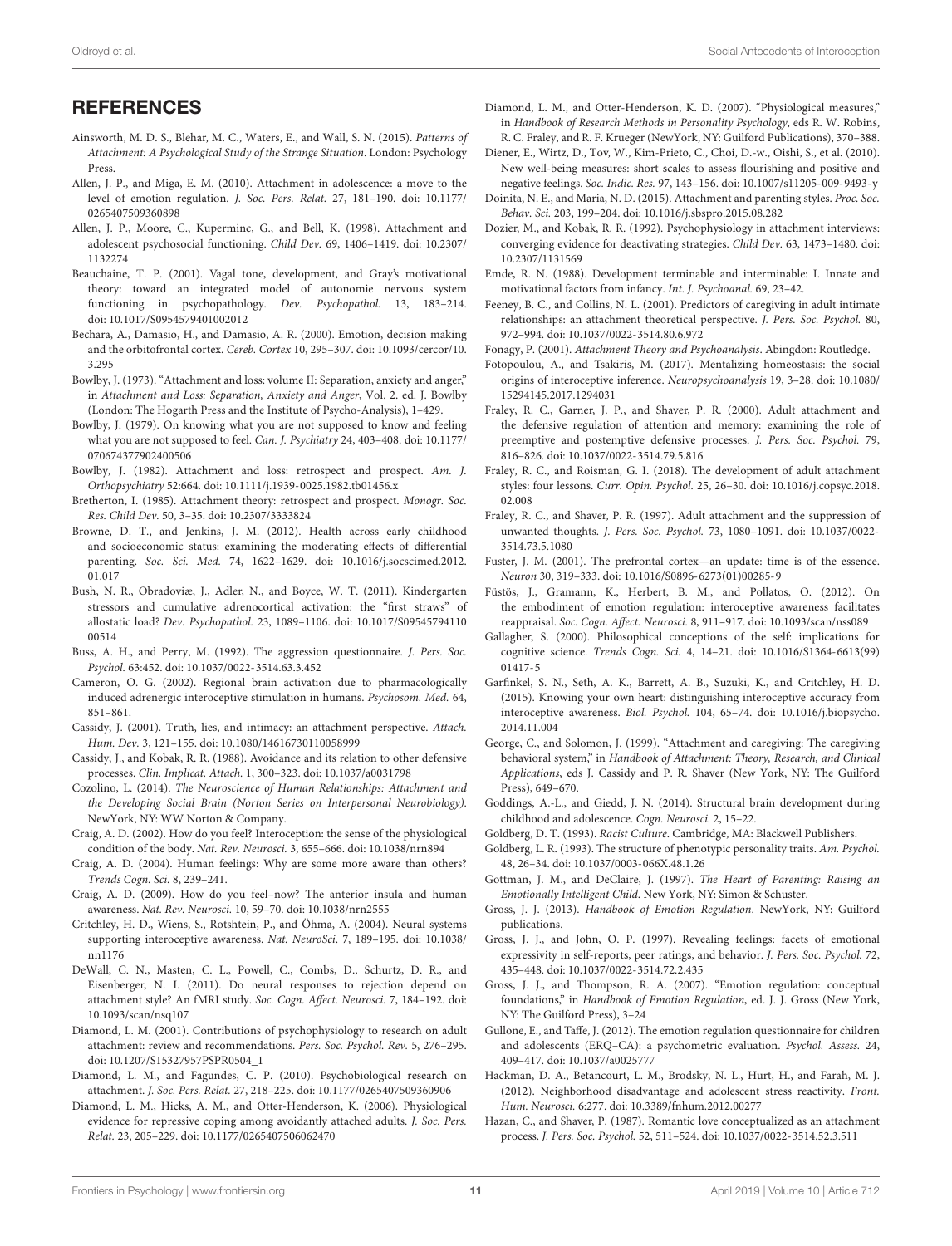- <span id="page-11-3"></span>Herbert, B. M., and Pollatos, O. (2014). Attenuated interoceptive sensitivity in overweight and obese individuals. Eat. Behav. 15, 445–448. [doi: 10.1016/j.](https://doi.org/10.1016/j.eatbeh.2014.06.002) [eatbeh.2014.06.002](https://doi.org/10.1016/j.eatbeh.2014.06.002)
- <span id="page-11-8"></span>Hill, M. N., McLaughlin, R. J., Pan, B., Fitzgerald, M. L., Roberts, C. J., Lee, T. T.- Y., et al. (2011). Recruitment of prefrontal cortical endocannabinoid signaling by glucocorticoids contributes to termination of the stress response. J. Neurosci. 31, 10506–10515. [doi: 10.1523/JNEUROSCI.0496-11.2011](https://doi.org/10.1523/JNEUROSCI.0496-11.2011)
- <span id="page-11-38"></span>Jennings, J. R., Kamarck, T., Stewart, C., Eddy, M., and Johnson, P. (1992). Alternate cardiovascular baseline assessment techniques: vanilla or resting baseline. Psychophysiology 29, 742–750. [doi: 10.1111/j.1469-8986.1992.tb02052.x](https://doi.org/10.1111/j.1469-8986.1992.tb02052.x)
- <span id="page-11-30"></span>John, O. P., and Srivastava, S. (1999). The Big Five trait taxonomy: history, measurement, and theoretical perspectives. Handb. Pers. 2, 102–138.
- <span id="page-11-28"></span>Johnston, M. M., and Finney, S. J. (2010). Measuring basic needs satisfaction: evaluating previous research and conducting new psychometric evaluations of the Basic Needs Satisfaction in General Scale. Contemp. Educ. Psychol. 35, 280–296. [doi: 10.1016/j.cedpsych.2010.04.003](https://doi.org/10.1016/j.cedpsych.2010.04.003)
- <span id="page-11-36"></span>Kleckner, I. R., Zhang, J., Touroutoglou, A., Chanes, L., Simmons, W. K., Quigley, K. S., et al. (2017). Evidence for a large-scale brain system supporting allostasis and interoception in humans. Nat. Hum. Behav. 1:0069.
- <span id="page-11-46"></span>Kringelbach, M. L. (2005). The human orbitofrontal cortex: linking reward to hedonic experience. Nat. Rev. Neurosci. 6, 691–702. [doi: 10.1038/nrn1747](https://doi.org/10.1038/nrn1747)
- <span id="page-11-21"></span>Kühn, S., and Gallinat, J. (2013). Gray matter correlates of posttraumatic stress disorder: a quantitative meta-analysis. Biol. Psychiatry 73, 70–74. [doi: 10.1016/](https://doi.org/10.1016/j.biopsych.2012.06.029) [j.biopsych.2012.06.029](https://doi.org/10.1016/j.biopsych.2012.06.029)
- <span id="page-11-20"></span>Kurth, F., Zilles, K., Fox, P. T., Laird, A. R., and Eickhoff, S. B. (2010). A link between the systems: functional differentiation and integration within the human insula revealed by meta-analysis. Brain Struct. Funct. 214, 519–534. [doi: 10.1007/s00429-010-0255-z](https://doi.org/10.1007/s00429-010-0255-z)
- <span id="page-11-5"></span>Li, D., Zucker, N. L., Kragel, P. A., Covington, V. E., and LaBar, K. S. (2016). Adolescent development of insula-dependent interoceptive regulation. Dev. Sci. 20:e12438. [doi: 10.1111/desc.12438](https://doi.org/10.1111/desc.12438)
- <span id="page-11-23"></span>Lim, L., Radua, J., and Rubia, K. (2014). Gray matter abnormalities in childhood maltreatment: a voxel-wise meta-analysis. Am. J. Psychiatry 171, 854–863. [doi:](https://doi.org/10.1176/appi.ajp.2014.13101427) [10.1176/appi.ajp.2014.13101427](https://doi.org/10.1176/appi.ajp.2014.13101427)
- <span id="page-11-9"></span>Lovallo, W. R. (2013). Early life adversity reduces stress reactivity and enhances impulsive behavior: implications for health behaviors. Int. J. Psychophysiol. 90, 8–16. [doi: 10.1016/j.ijpsycho.2012.10.006](https://doi.org/10.1016/j.ijpsycho.2012.10.006)
- <span id="page-11-6"></span>Main, M., Kaplan, N., and Cassidy, J. (1985). Security in infancy, childhood, and adulthood: a move to the level of representation. Monogr. Soc. Res. Child Dev. 50, 66–104. [doi: 10.2307/3333827](https://doi.org/10.2307/3333827)
- <span id="page-11-26"></span>Mehling, W. E., Price, C., Daubenmier, J. J., Acree, M., Bartmess, E., and Stewart, A. (2012). The Multidimensional Assessment of Interoceptive Awareness (MAIA). PLoS One 7:e48230. [doi: 10.1371/journal.pone.0048230](https://doi.org/10.1371/journal.pone.0048230)
- <span id="page-11-34"></span>Mikulincer, M. (2004). "Attachment working models and the sense of trust: an exploration of interaction goals and affect regulation," in Close Relationships: Key Readings, eds H. T. Reis and C. E. Rusbult (NewYork, NY: Psychology Press), 215–235. [doi: 10.4324/9780203311851](https://doi.org/10.4324/9780203311851)
- <span id="page-11-24"></span>Mikulincer, M., and Shaver, P. R. (2012). An attachment perspective on psychopathology. World Psychiatry 11, 11–15. [doi: 10.1016/j.wpsyc.2012.01.003](https://doi.org/10.1016/j.wpsyc.2012.01.003)
- <span id="page-11-31"></span>Noriuchi, M., Kikuchi, Y., and Senoo, A. (2008). The functional neuroanatomy of maternal love: mother's response to infant's attachment behaviors. Biol. Psychiatry 63, 415–423. [doi: 10.1016/j.biopsych.2007.05.018](https://doi.org/10.1016/j.biopsych.2007.05.018)
- <span id="page-11-43"></span>O'Doherty, J., Kringelbach, M. L., Rolls, E. T., Hornak, J., and Andrews, C. (2001). Abstract reward and punishment representations in the human orbitofrontal cortex. Nat. Neurosci. 4, 95–102. [doi: 10.1038/82959](https://doi.org/10.1038/82959)
- <span id="page-11-10"></span>Palmer, F. B., Anand, K. J. S., Graff, J. C., Murphy, L. E., Qu, Y., Völgyi, E., et al. (2013). Early adversity, socioemotional development, and stress in urban 1-year-old children. J. Pediatr. 163, 1733–1739. [doi: 10.1016/j.jpeds.2013.08.030](https://doi.org/10.1016/j.jpeds.2013.08.030)
- <span id="page-11-14"></span>Paulus, M. P., and Stein, M. B. (2010). Interoception in anxiety and depression. Brain Struct. Funct. 214, 451–463. [doi: 10.1007/s00429-010-0258-9](https://doi.org/10.1007/s00429-010-0258-9)
- <span id="page-11-2"></span>Paulus, M. P., Tapert, S. F., and Schulteis, G. (2009). The role of interoception and alliesthesia in addiction. Pharmacol. Biochem. Behav. 94, 1–7. [doi: 10.1016/j.](https://doi.org/10.1016/j.pbb.2009.08.005) [pbb.2009.08.005](https://doi.org/10.1016/j.pbb.2009.08.005)
- <span id="page-11-40"></span>Peled, M. (2006). Ruminations on Rumination: Anger and Sadness Rumination in a Normative and Clinical Sample. Burnaby, BC: Department of Psychology-Simon Fraser University.
- <span id="page-11-17"></span>Pollatos, O., Gramann, K., and Schandry, R. (2007). Neural systems connecting interoceptive awareness and feelings. Hum. Brain Mapp. 28, 9–18. [doi: 10.1002/](https://doi.org/10.1002/hbm.20258) [hbm.20258](https://doi.org/10.1002/hbm.20258)
- <span id="page-11-1"></span><span id="page-11-0"></span>Pollatos, O., and Schandry, R. (2008). Emotional processing and emotional memory are modulated by interoceptive awareness. Cogn. Emot. 22, 272–287. [doi: 10.1080/02699930701357535](https://doi.org/10.1080/02699930701357535)
- <span id="page-11-35"></span>Porges, S. W. (2007). The polyvagal perspective. Biol. Psychol. 74, 116–143. [doi:](https://doi.org/10.1016/j.biopsycho.2006.06.009) [10.1016/j.biopsycho.2006.06.009](https://doi.org/10.1016/j.biopsycho.2006.06.009)
- <span id="page-11-7"></span>Raby, K. L., Labella, M. H., Martin, J., Carlson, E. A., and Roisman, G. I. (2017). Childhood abuse and neglect and insecure attachment states of mind in adulthood: prospective, longitudinal evidence from a high-risk sample. Dev. Psychopathol. 29, 347–363. [doi: 10.1017/S0954579417000037](https://doi.org/10.1017/S0954579417000037)
- <span id="page-11-15"></span>Rief, W., Hiller, W., and Margraf, J. (1998). Cognitive aspects of hypochondriasis and the somatization syndrome. J. Abnorm. Psychol. 107, 587–595. [doi: 10.1037/](https://doi.org/10.1037/0021-843X.107.4.587) [0021-843X.107.4.587](https://doi.org/10.1037/0021-843X.107.4.587)
- <span id="page-11-41"></span>Roisman, G. I., Holland, A., Fortuna, K., Fraley, R. C., Clausell, E., and Clarke, A. (2007). The Adult Attachment Interview and self-reports of attachment style: an empirical rapprochement. J. Pers. Soc. Psychol. 92, 678–697. [doi: 10.1037/](https://doi.org/10.1037/0022-3514.92.4.678) [0022-3514.92.4.678](https://doi.org/10.1037/0022-3514.92.4.678)
- <span id="page-11-47"></span>Rolls, E. T., and Grabenhorst, F. (2008). The orbitofrontal cortex and beyond: from affect to decision-making. Prog. Neurobiol. 86, 216–244. [doi: 10.1016/j.](https://doi.org/10.1016/j.pneurobio.2008.09.001) [pneurobio.2008.09.001](https://doi.org/10.1016/j.pneurobio.2008.09.001)
- <span id="page-11-29"></span>Ryff, C. D. (1989). Happiness is everything, or is it? Explorations on the meaning of psychological well-being. J. Pers. Soc. Psychol. 57, 1069–1081. [doi: 10.1037/](https://doi.org/10.1037/0022-3514.57.6.1069) [0022-3514.57.6.1069](https://doi.org/10.1037/0022-3514.57.6.1069)
- <span id="page-11-32"></span>Salkovskis, P. M., and Kobori, O. (2015). Reassuringly calm? Self-reported patterns of responses to reassurance seeking in obsessive compulsive disorder. J. Behav. Ther. Exp. Psychiatry 49, 203–208. [doi: 10.1016/j.jbtep.2015.09.002](https://doi.org/10.1016/j.jbtep.2015.09.002)
- <span id="page-11-12"></span>Schächinger, H., Weinbacher, M., Kiss, A., Ritz, R., and Langewitz, W. (2001). Cardiovascular indices of peripheral and central sympathetic activation. Psychosom. Med. 63, 788–796. [doi: 10.1097/00006842-200109000-00012](https://doi.org/10.1097/00006842-200109000-00012)
- <span id="page-11-25"></span>Schandry, R. (1981). Heart beat perception and emotional experience. Psychophysiology 18, 483–488. [doi: 10.1111/j.1469-8986.1981.tb02486.x](https://doi.org/10.1111/j.1469-8986.1981.tb02486.x)
- <span id="page-11-13"></span>Schandry, R., Bestler, M., and Montoya, P. (1993). On the relation between cardiodynamics and heartbeat perception. Psychophysiology 30, 467–474. [doi:](https://doi.org/10.1111/j.1469-8986.1993.tb02070.x) [10.1111/j.1469-8986.1993.tb02070.x](https://doi.org/10.1111/j.1469-8986.1993.tb02070.x)
- <span id="page-11-45"></span>Schoenbaum, G., Roesch, M. R., and Stalnaker, T. A. (2006). Orbitofrontal cortex, decision-making and drug addiction. Trends Neurosci. 29, 116–124. [doi: 10.](https://doi.org/10.1016/j.tins.2005.12.006) [1016/j.tins.2005.12.006](https://doi.org/10.1016/j.tins.2005.12.006)
- <span id="page-11-44"></span>Schoenbaum, G., Setlow, B., Saddoris, M. P., and Gallagher, M. (2003). Encoding predicted outcome and acquired value in orbitofrontal cortex during cue sampling depends upon input from basolateral amygdala. Neuron 39, 855–867. [doi: 10.1016/S0896-6273\(03\)00474-4](https://doi.org/10.1016/S0896-6273(03)00474-4)
- <span id="page-11-19"></span>Schore, A. N. (2000). Attachment and the regulation of the right brain. Attach. Hum. Dev. 2, 23–47. [doi: 10.1080/146167300361309](https://doi.org/10.1080/146167300361309)
- <span id="page-11-42"></span>Schore, A. N. (2005). Attachment, affect regulation, and the developing right brain: linking developmental neuroscience to pediatrics. Pediatr. Rev. 26, 204–217. [doi: 10.1542/pir.26-6-204](https://doi.org/10.1542/pir.26-6-204)
- <span id="page-11-39"></span>Schuldermann, E., and Schuldermann, S. (1970). Replicability of the factor in children's report of parent behavior. J. Psychol. 76, 239–249. [doi: 10.1080/](https://doi.org/10.1080/00223980.1970.9916845) [00223980.1970.9916845](https://doi.org/10.1080/00223980.1970.9916845)
- <span id="page-11-16"></span>Schulz, A., Strelzyk, F., de Sá, D. S. F., Naumann, E., Vögele, C., and Schächinger, H. (2013). Cortisol rapidly affects amplitudes of heartbeat-evoked brain potentials—implications for the contribution of stress to an altered perception of physical sensations? Psychoneuroendocrinology 38, 2686–2693. [doi: 10.1016/j.psyneuen.2013.06.027](https://doi.org/10.1016/j.psyneuen.2013.06.027)
- <span id="page-11-18"></span>Schulz, A., and Vögele, C. (2015). Interoception and stress. Front. Psychol. 6:993. [doi: 10.3389/fpsyg.2015.00993](https://doi.org/10.3389/fpsyg.2015.00993)
- <span id="page-11-11"></span>Seth, A. K. (2013). Interoceptive inference, emotion, and the embodied self. Trends Cogn. Sci. 17, 565–573. [doi: 10.1016/j.tics.2013.09.007](https://doi.org/10.1016/j.tics.2013.09.007)
- <span id="page-11-22"></span>Sheffield, J. M., Williams, L. E., Woodward, N. D., and Heckers, S. (2013). Reduced gray matter volume in psychotic disorder patients with a history of childhood sexual abuse. Schizophr. Res. 143, 185–191. [doi: 10.1016/j.schres.2012.10.032](https://doi.org/10.1016/j.schres.2012.10.032)
- <span id="page-11-33"></span>Spangler, G., and Grossmann, K. E. (1993). Biobehavioral organization in securely and insecurely attached infants. Child Dev. 64, 1439–1450. [doi: 10.2307/1131544](https://doi.org/10.2307/1131544)
- <span id="page-11-37"></span>Stern, D. N. (1985). The Interpersonal World of the Infant: A View From Psychoanalysis and Developmental Psychology. London: Karnac Books.
- <span id="page-11-4"></span>Stern, E. R. (2014). Neural circuitry of interoception: new insights into anxiety and obsessive-compulsive disorders. Curr. Treat. Options Psychiatry 1, 235–247. [doi: 10.1007/s40501-014-0019-0](https://doi.org/10.1007/s40501-014-0019-0)
- <span id="page-11-27"></span>Stern, E. R., Grimaldi, S. J., Muratore, A., Murrough, J., Leibu, E., and Fleysher, L. (2017). Neural correlates of interoception: effects of interoceptive focus and